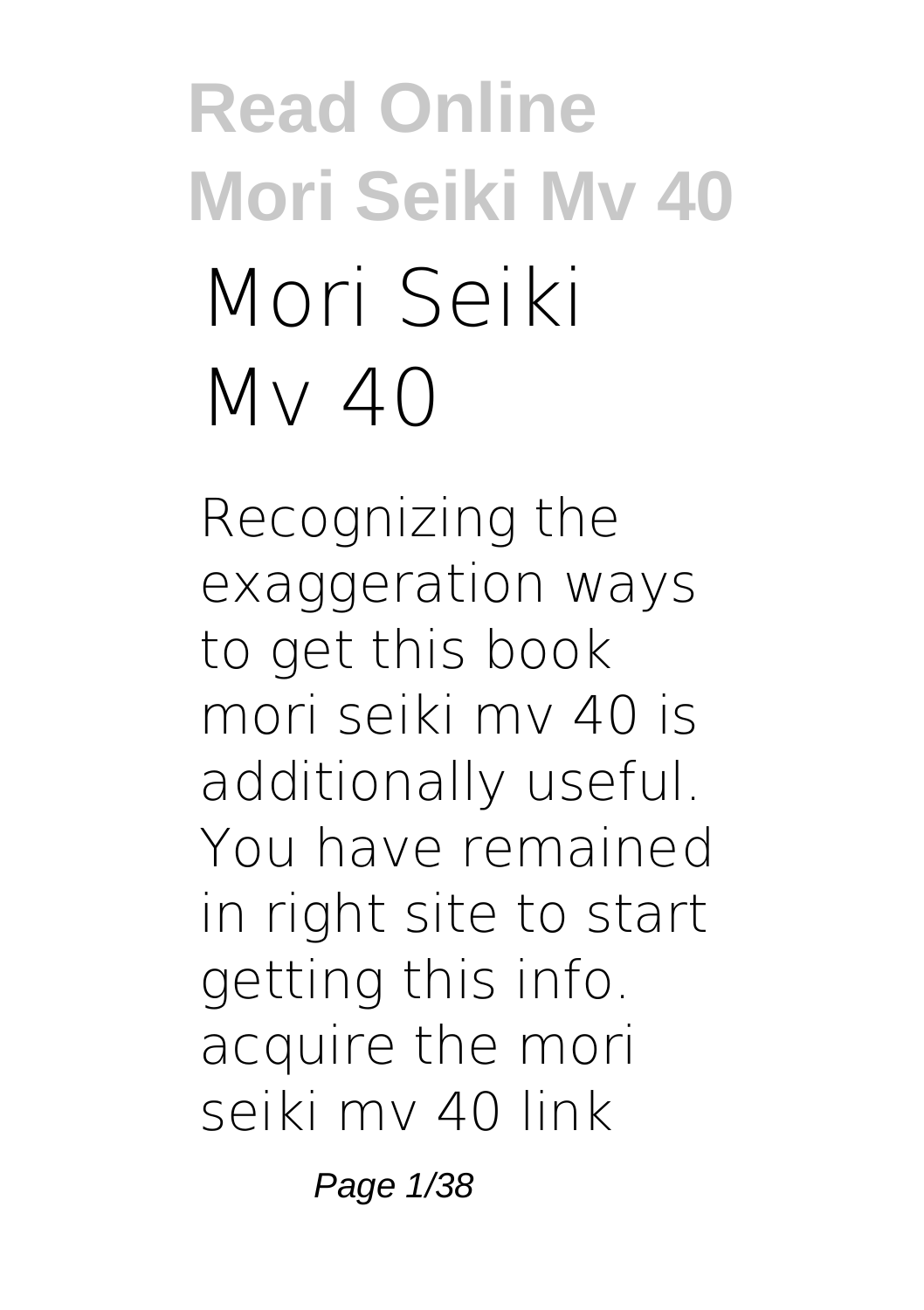that we provide here and check out the link.

You could purchase lead mori seiki mv 40 or get it as soon as feasible. You could speedily download this mori seiki mv 40 after getting deal. So, taking into consideration you Page 2/38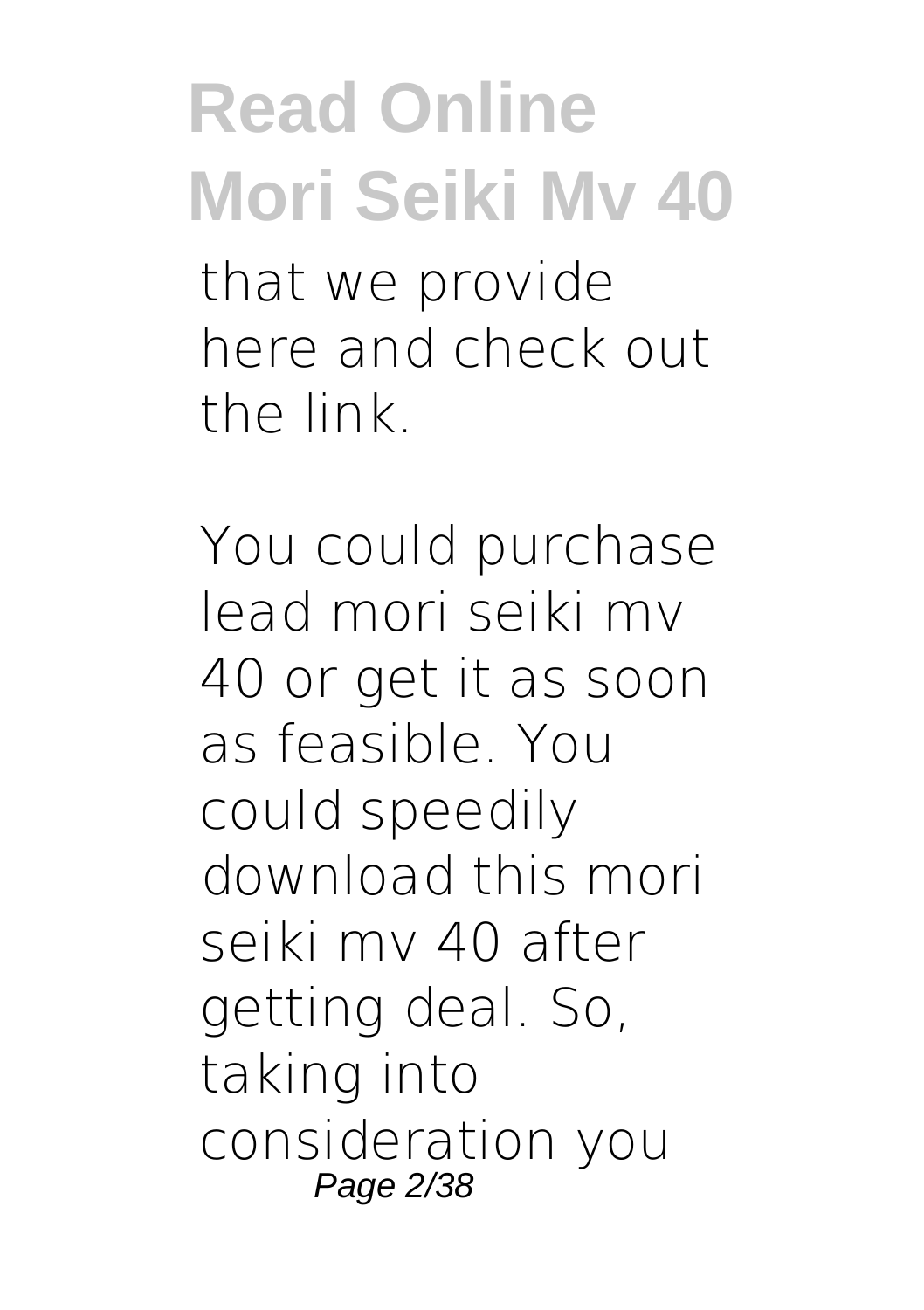**Read Online Mori Seiki Mv 40** require the books swiftly, you can straight acquire it. It's thus completely easy and in view of that fats, isn't it? You have to favor to in this song

18755 MORI SEIKI MV 40 M Mori Seiki MV-40 **Mori Seiki MV-40/40 CNC Vertical Machining** Page 3/38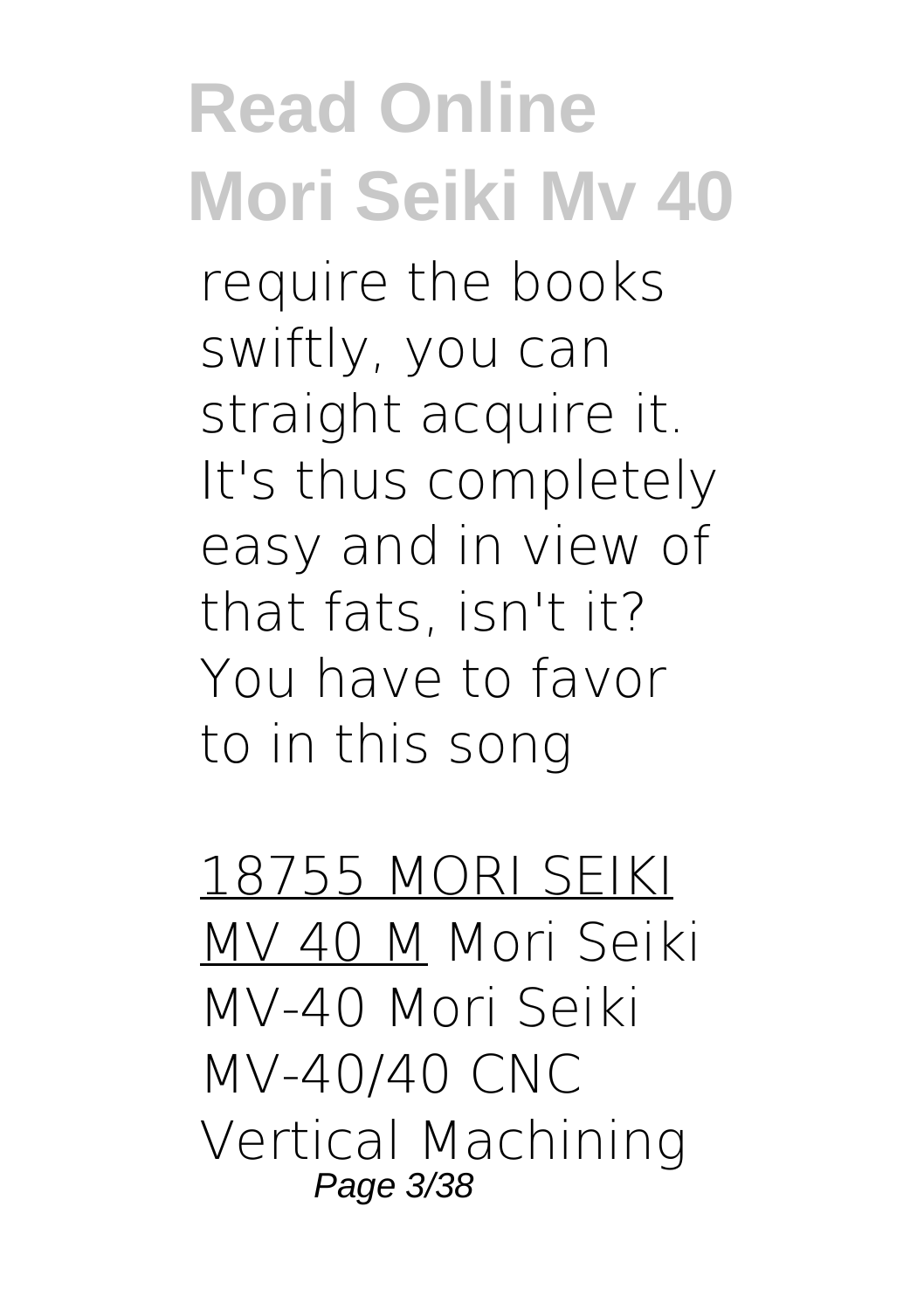**Read Online Mori Seiki Mv 40 Center m/c #401205** MORI SEIKE MV 40 *Mori Seiki MV-40 CNC Vertical Machining Center with Twin Arm Automatic Tool Changer Mori Seiki MV40 VMC MORI SEIKI MV-40 CNC VERTICAL* Mori-Seiki MV-40 MORI SEIKI MV 40 Page 4/38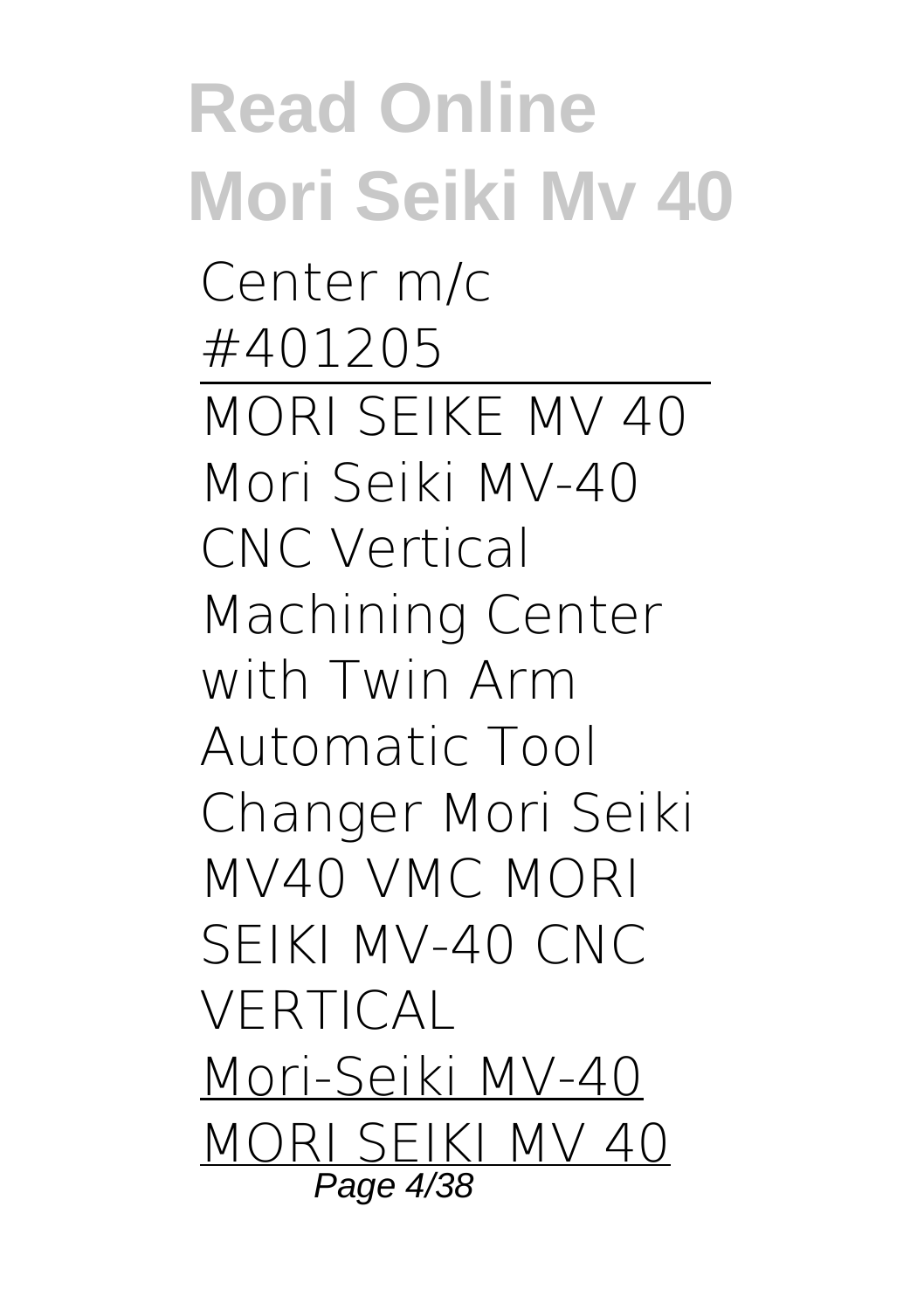**Read Online Mori Seiki Mv 40** *Mori Seiki MV-40 5 axis Mori Seiki MV 40 First CNC mill program on my new to me Mori Seiki MV-40 500 Class Locomotives, Part 1: Scenes from the 1950's.* Mori Seiki CNC, Fusion 360 CAM, Grimsmo Rask blades - Grimsmo Grind 034 DMG MORI - NLX Page 5/38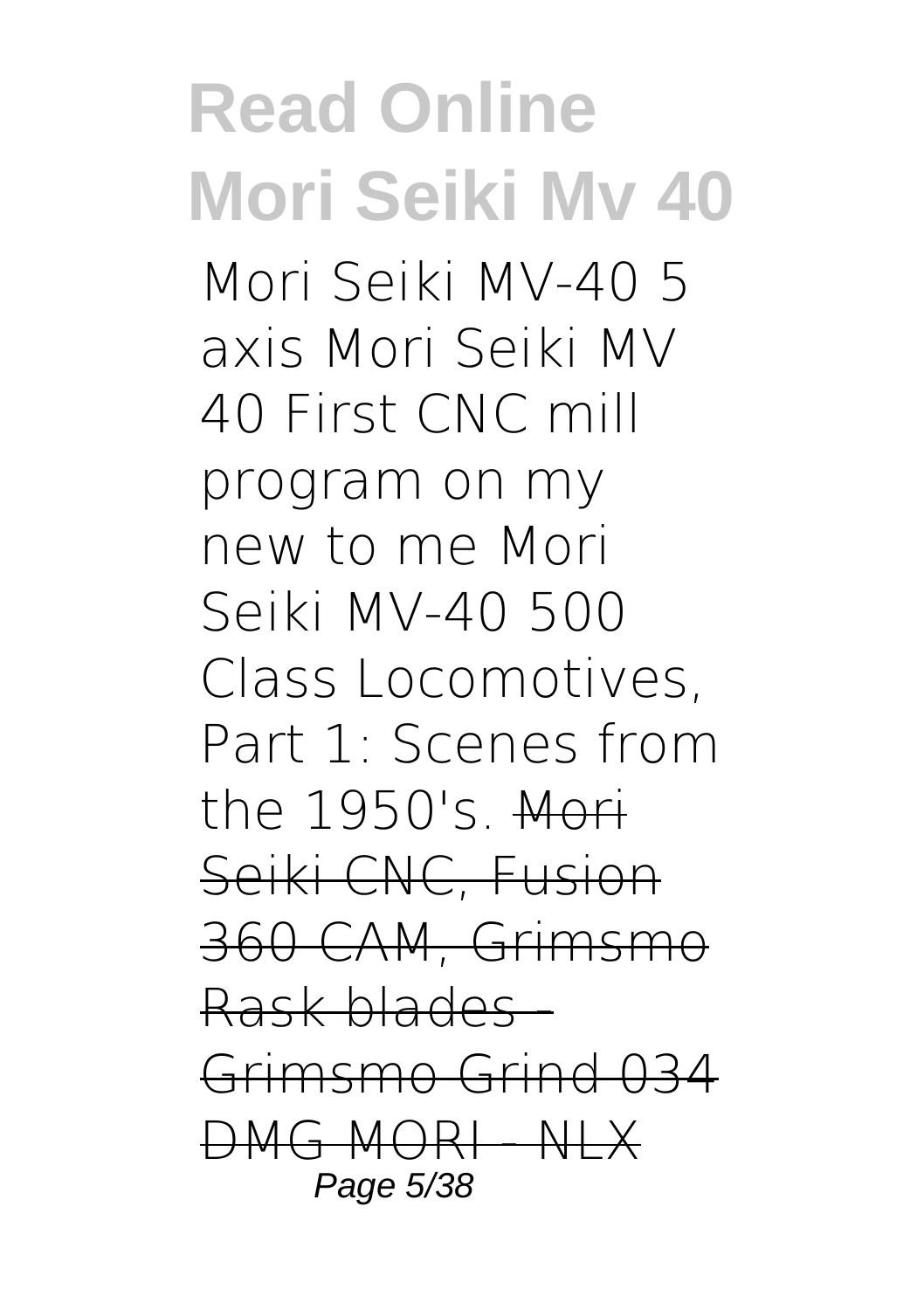**Read Online Mori Seiki Mv 40** 2500-500 @ EMO Hannover 2013 [ENG] Mori Seiki MV Junior - Lionel Vietnam Part 4 (Final) Mori Seiki 4axis subspindle milling. *Mori Seiki MV-Jr CNC Vertical Mill For Sale - ReSell CNC* CNC Machining-DMG MORI CTX Page 6/38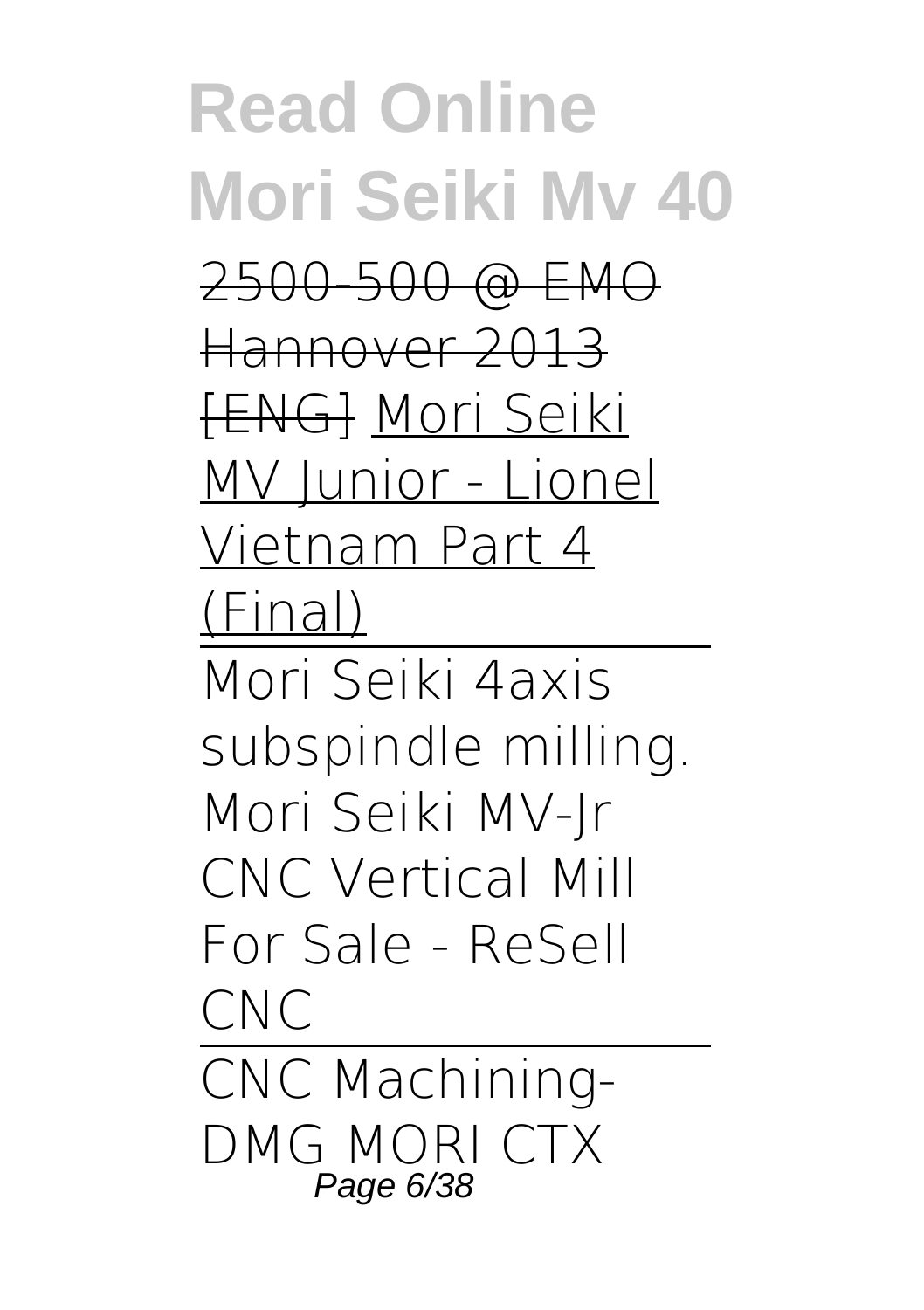#### **Read Online Mori Seiki Mv 40** beta 800 TC*Mori Seiki MV-55/50 Vertical Machining Center for Sale* CNC Milling Machine | Mori Seiki MV 65/50 | MMI Auction Mori Seiki MV-40 CNC Vertical Mill For Sale at ReSell CNC **Mori Seiki MV 40 E,2001. 01** Mori-Seiki MV40 Page 7/38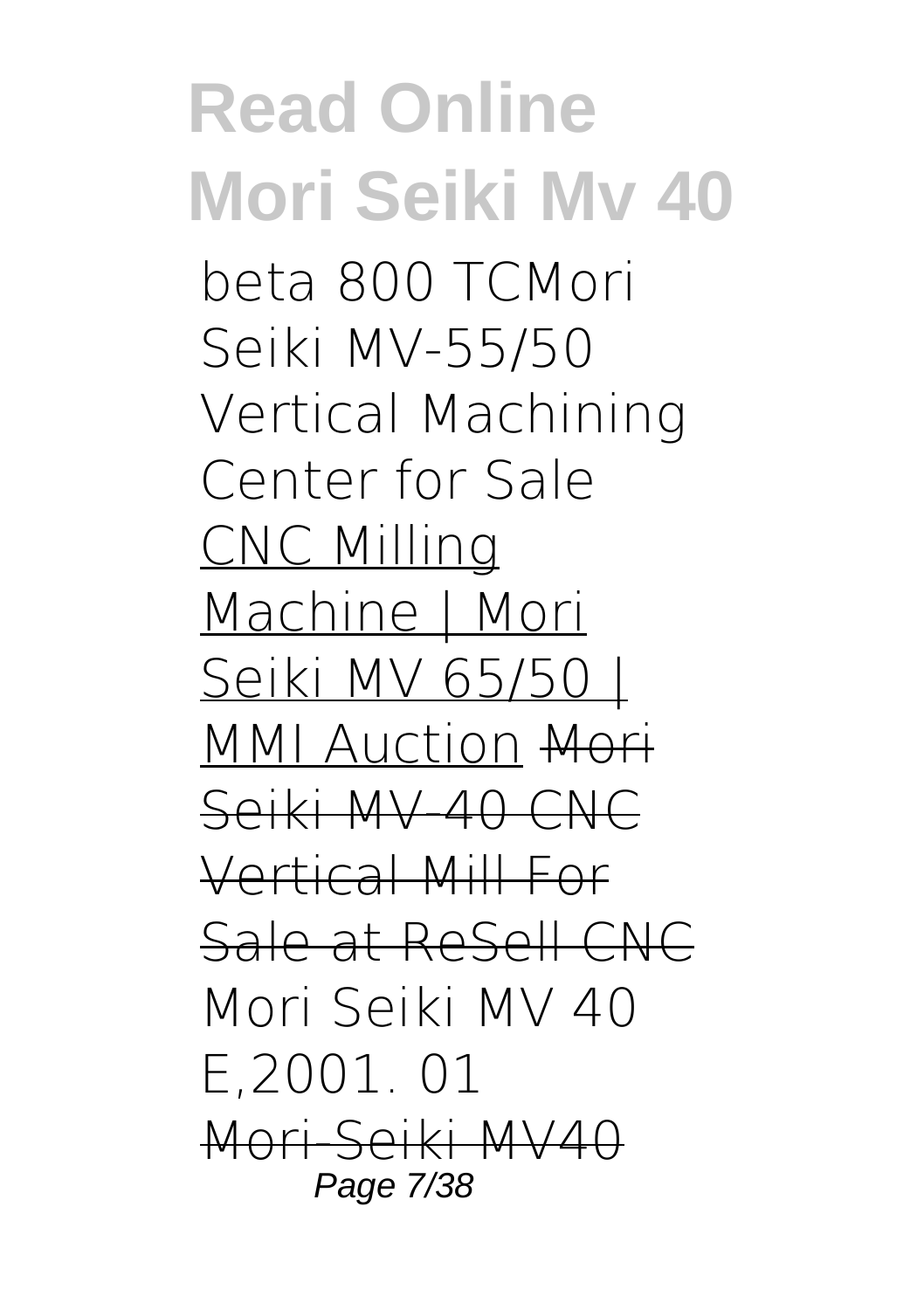**Read Online Mori Seiki Mv 40** CNC VMC In action @ Rohner Machinery Mori seiki MV-40 CNC Milling *Milling mori seiki mv-40 fanuc 10m* MORI SEIKI MV-40 Milling Machine Mori Seiki MV40 CNC Vertical Machining Center - Online Auction MORI-SEIKI MV-40M CNC VERTICAL Page 8/38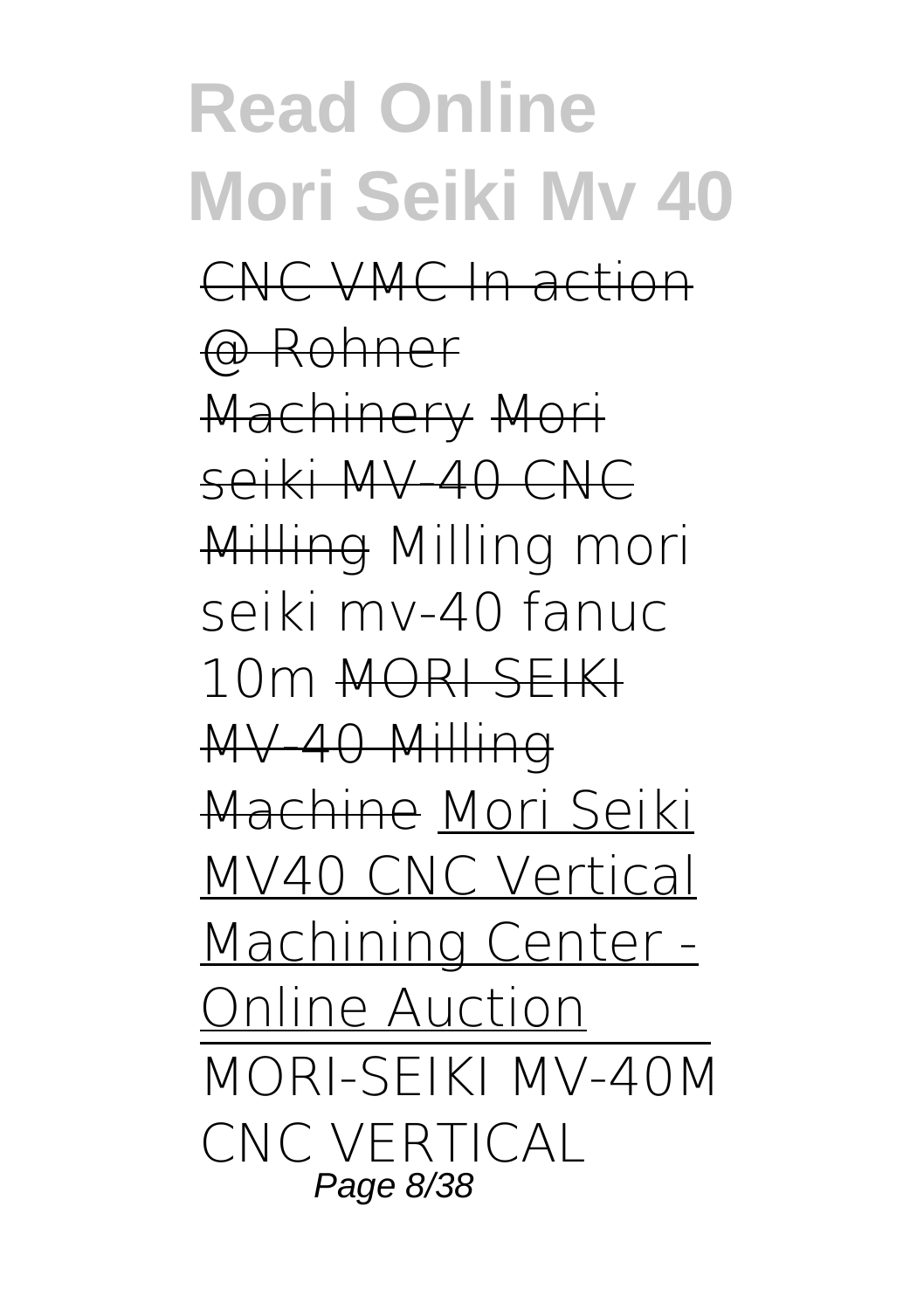**Read Online Mori Seiki Mv 40** MACHINING CENTER UNDER POWER MORI SEIKI MV-JUNIOR CNC VMC Mori Seiki Mv 40 CNC Vertical Machining Center MORI SEIKI MV-40 - Marketplace for used machines UniMachines : CNC Vertical Machining Center MORI SEIKI Page 9/38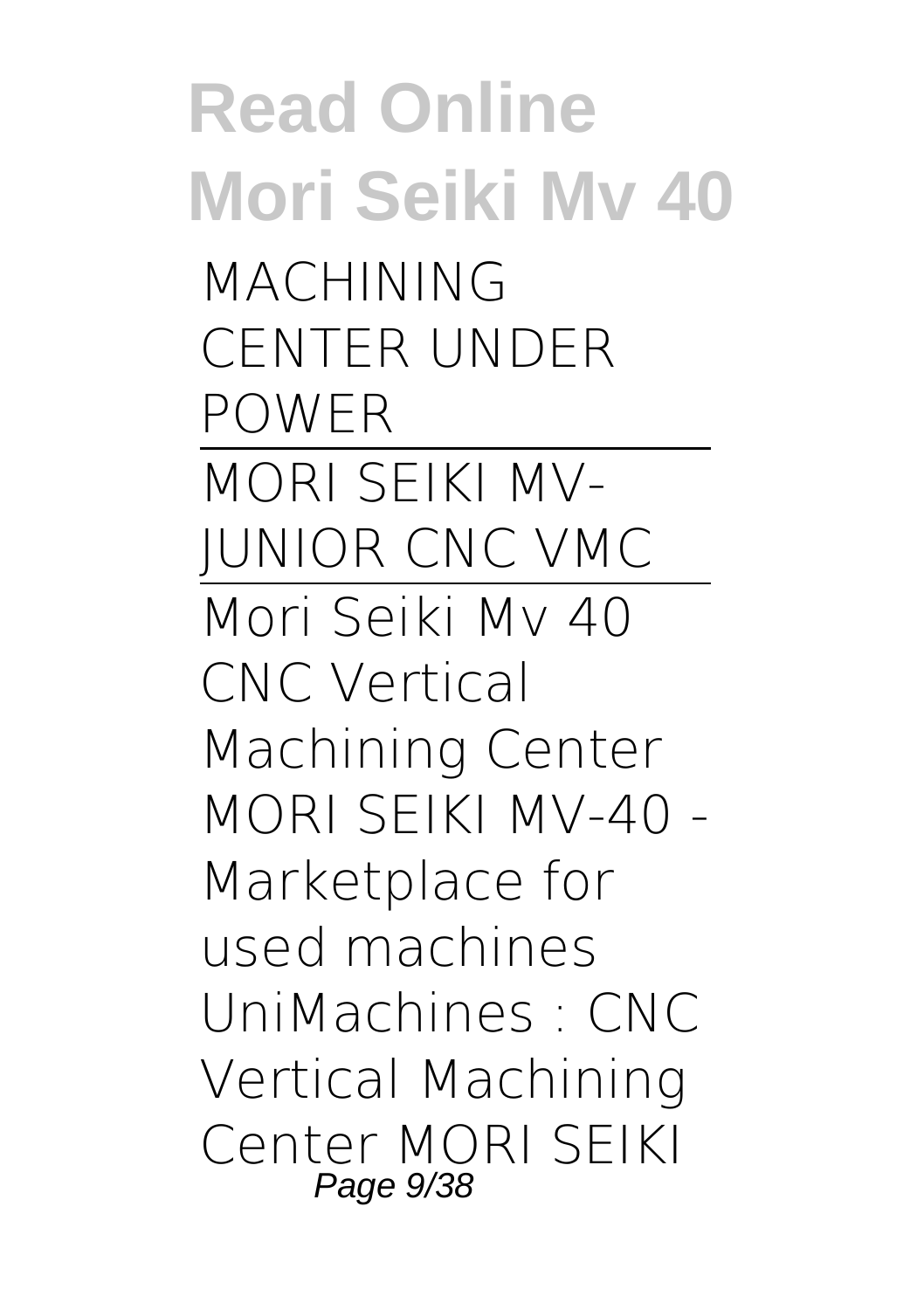### **Read Online Mori Seiki Mv 40** MV-40 1993, Length of the working table 1092 mm, Width of the working table 450 mm, Maximum table load (evenly distributed) 998 kg, Power of the spindle drive 7.5 kW

CNC Vertical Page 10/38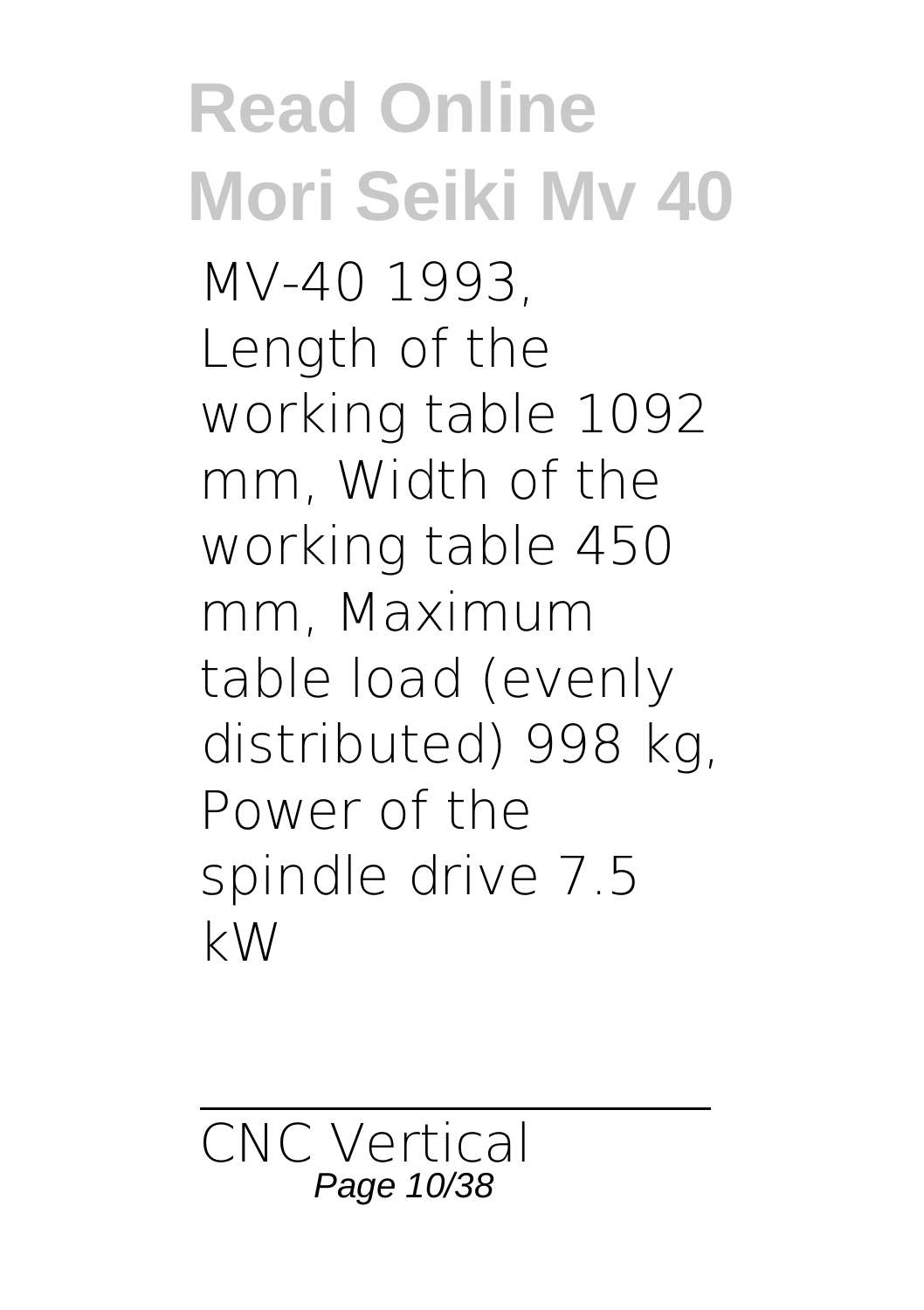### **Read Online Mori Seiki Mv 40** Machining Center MORI SEIKI MV-40 CNC Vertical Machining Centers MORI SEIKI MV 40 A - Marketplace for used machines UniMachines : CNC Vertical Machining Centers MORI SEIKI

CNC Vertical Page 11/38

MV 40 A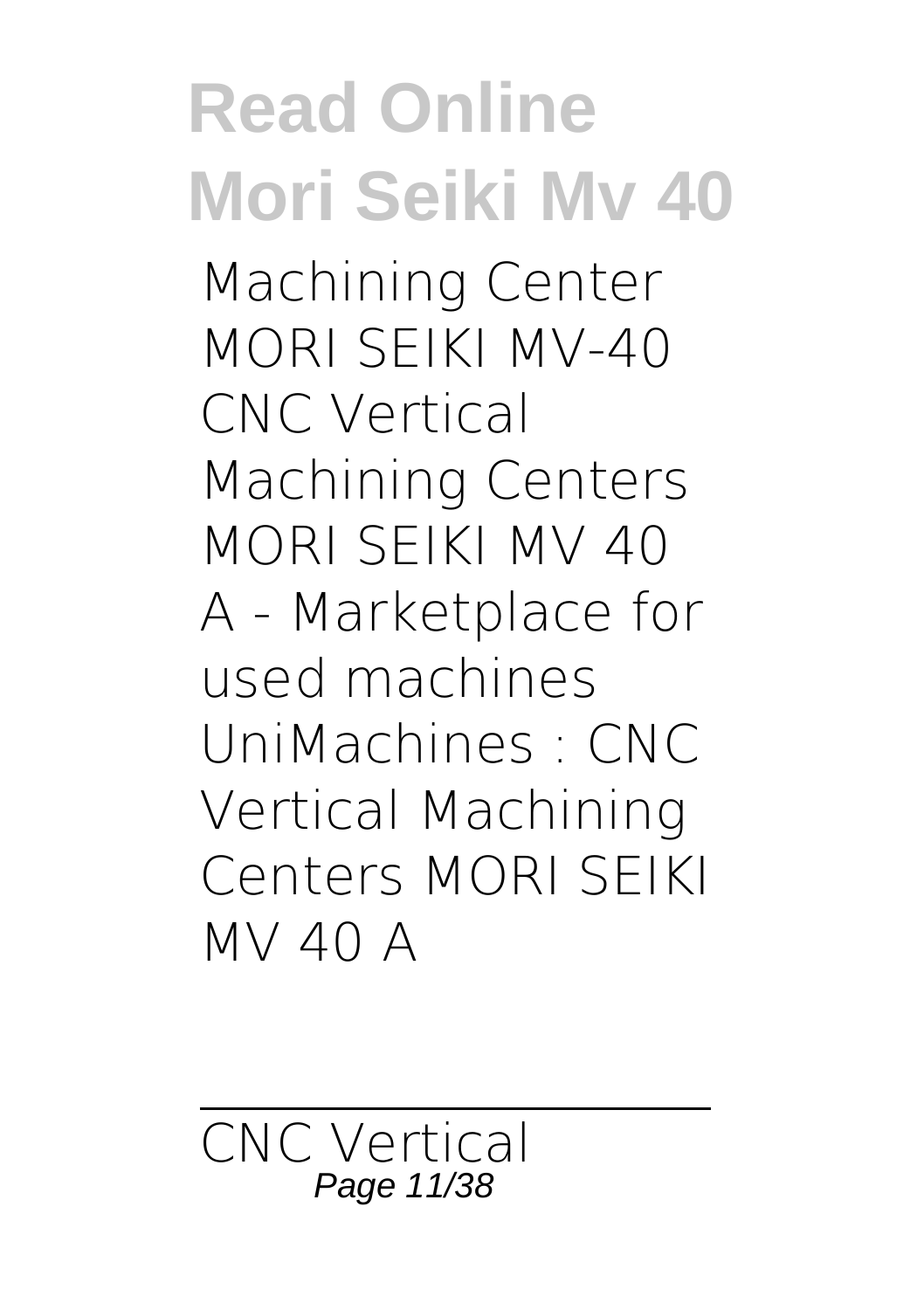**Read Online Mori Seiki Mv 40** Machining Centers MORI SEIKI MV 40  $\Delta$ MORI SEIKI MV-45/40 Vertical Machining Center. This MORI SEIKI MV-45/40 Vertical Machining Center, produced in Japan in 1986, has a production history of approximately 28000 working Page 12/38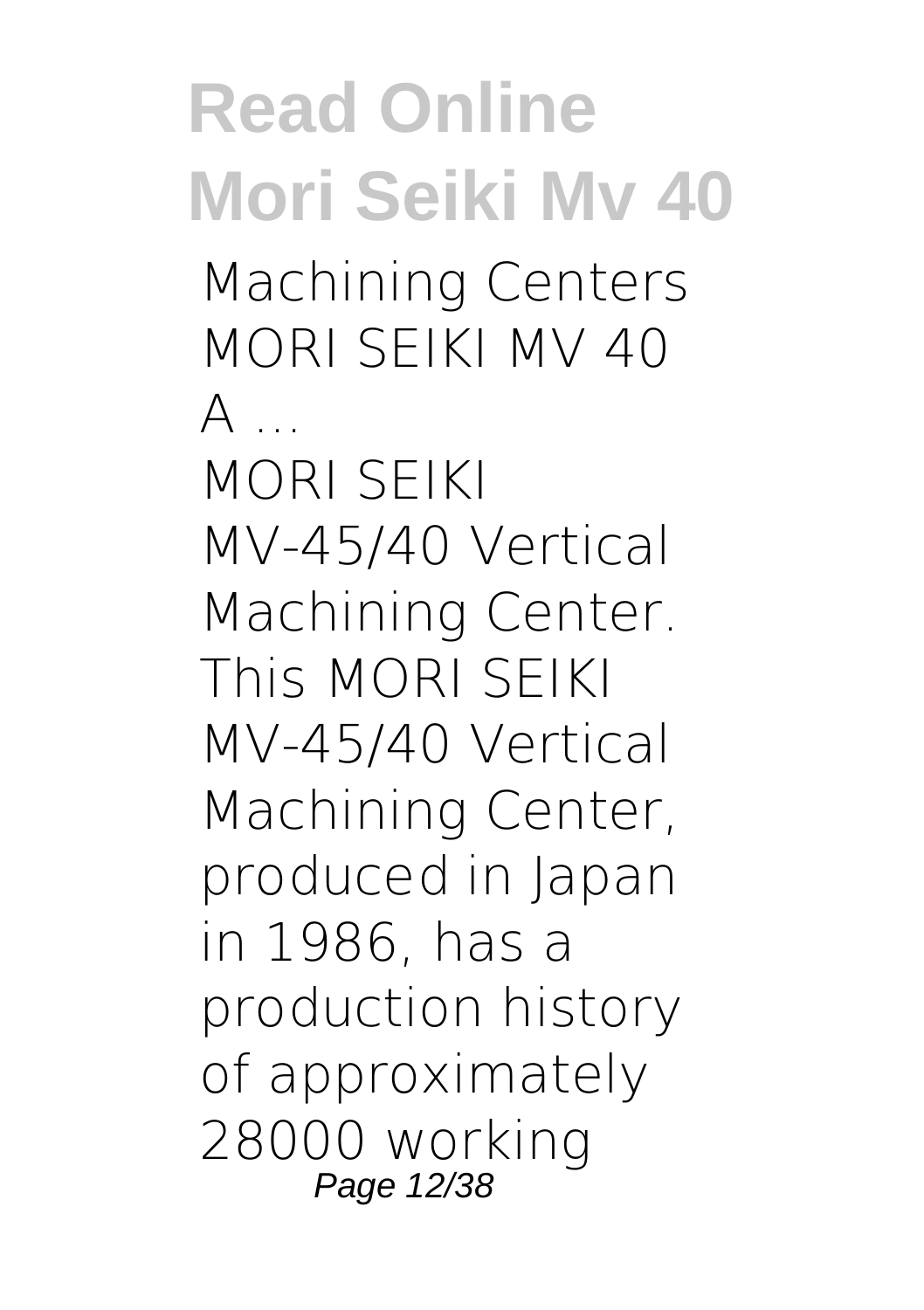hours. Equipped with a FANUC 11M Control unit, this model stands out due to its 30x tool changer and its extra large bed with 4 slideways.

MORI SEIKI MV-45/40 Vertical Machining Center Mori-Seiki MV-40. Page 13/38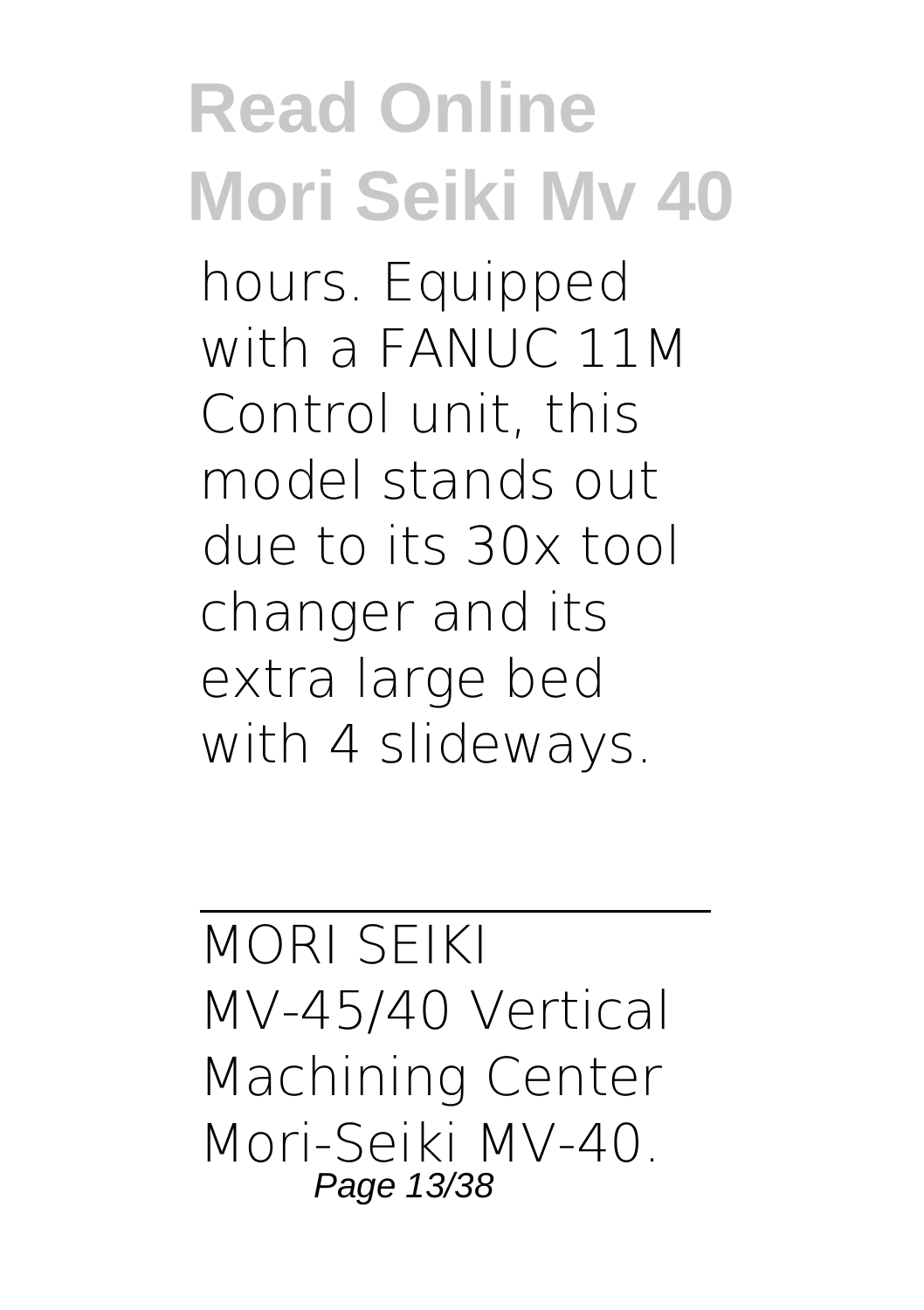Manufacturer: Mori Seiki; Model: MV-40 \* Yasnac Control Machine travels: 31.5" x 16.1" x 20.5" | Table size: 43.3" x 17.71" | Table load capacity: 1540 Lbs | Spindle drive: 10 HP | Spindle speed: 8,000 rpm | Tool capacity: 20 ATC/ CAT 40 | Approx. Page 14/38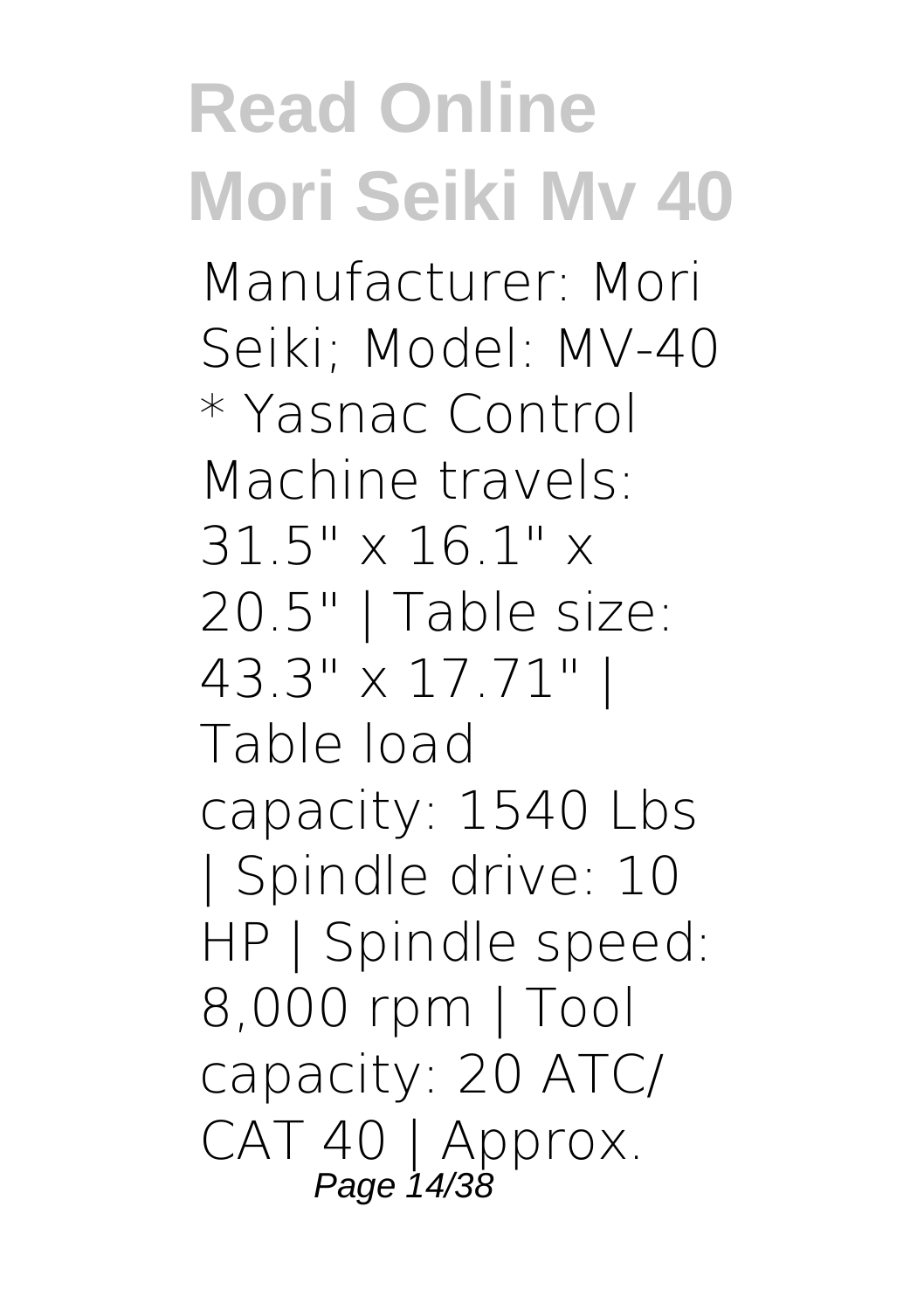**Read Online Mori Seiki Mv 40** mac<sub>.</sub>

Used Mori Seiki Mv 40 for sale. Mori Seiki equipment ... Vertical machining center Manufacturer: Mori Seiki Type: MV 40 Year of construction: 1988 Control: Fanuc Xpath 800 mm Y-Page 15/38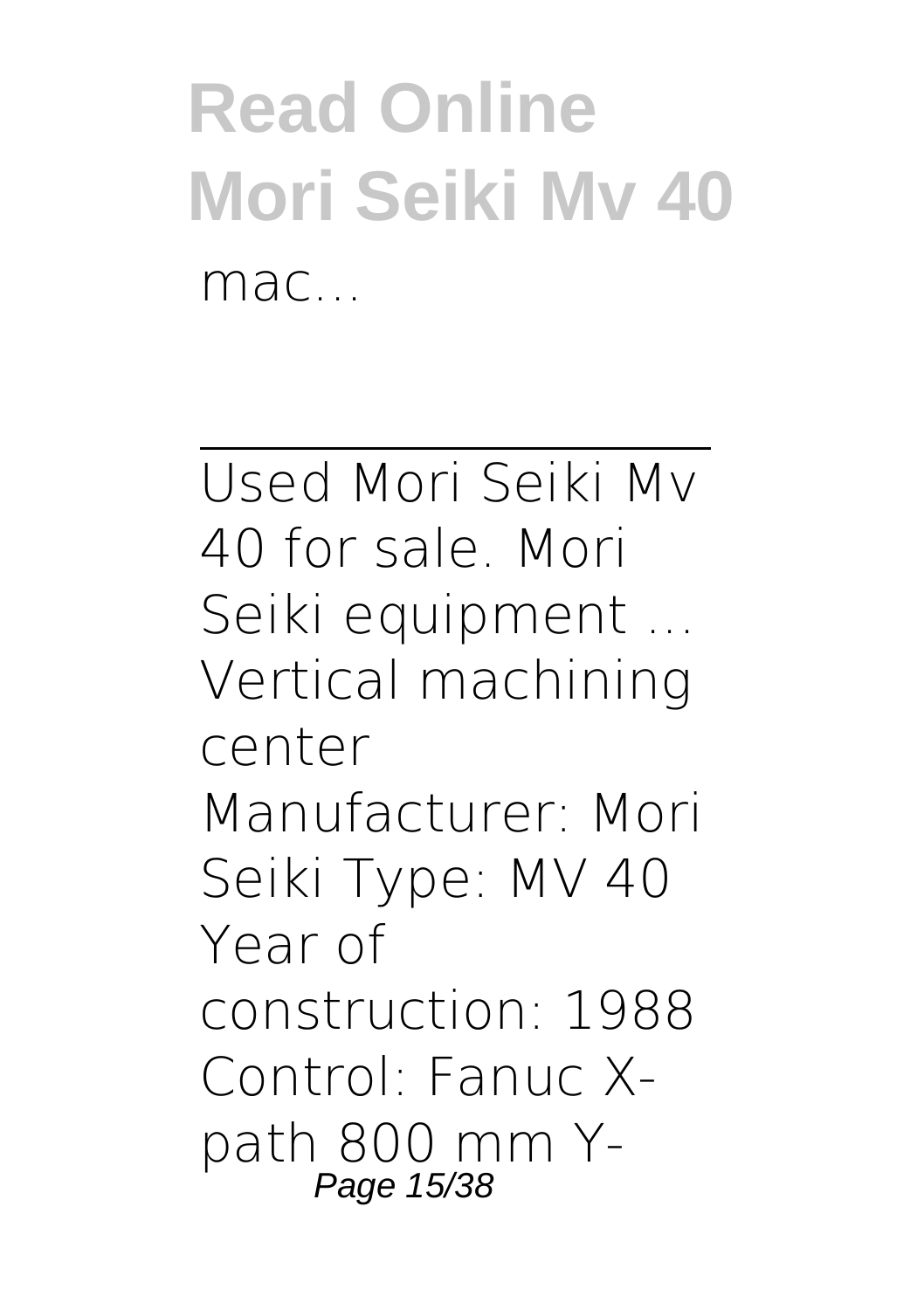**Read Online Mori Seiki Mv 40** path 410 mm Zpath 510 mm Spindle speed: 8,000 min/-1 Drive power - main spindle: 7.5 / 5.5 kW Tool holder: BT 40 table clamping surface:  $1.100 \times$ 450 mm max. table load: 700 kg Number of tool places: 30 Pl. Total power Page 16/38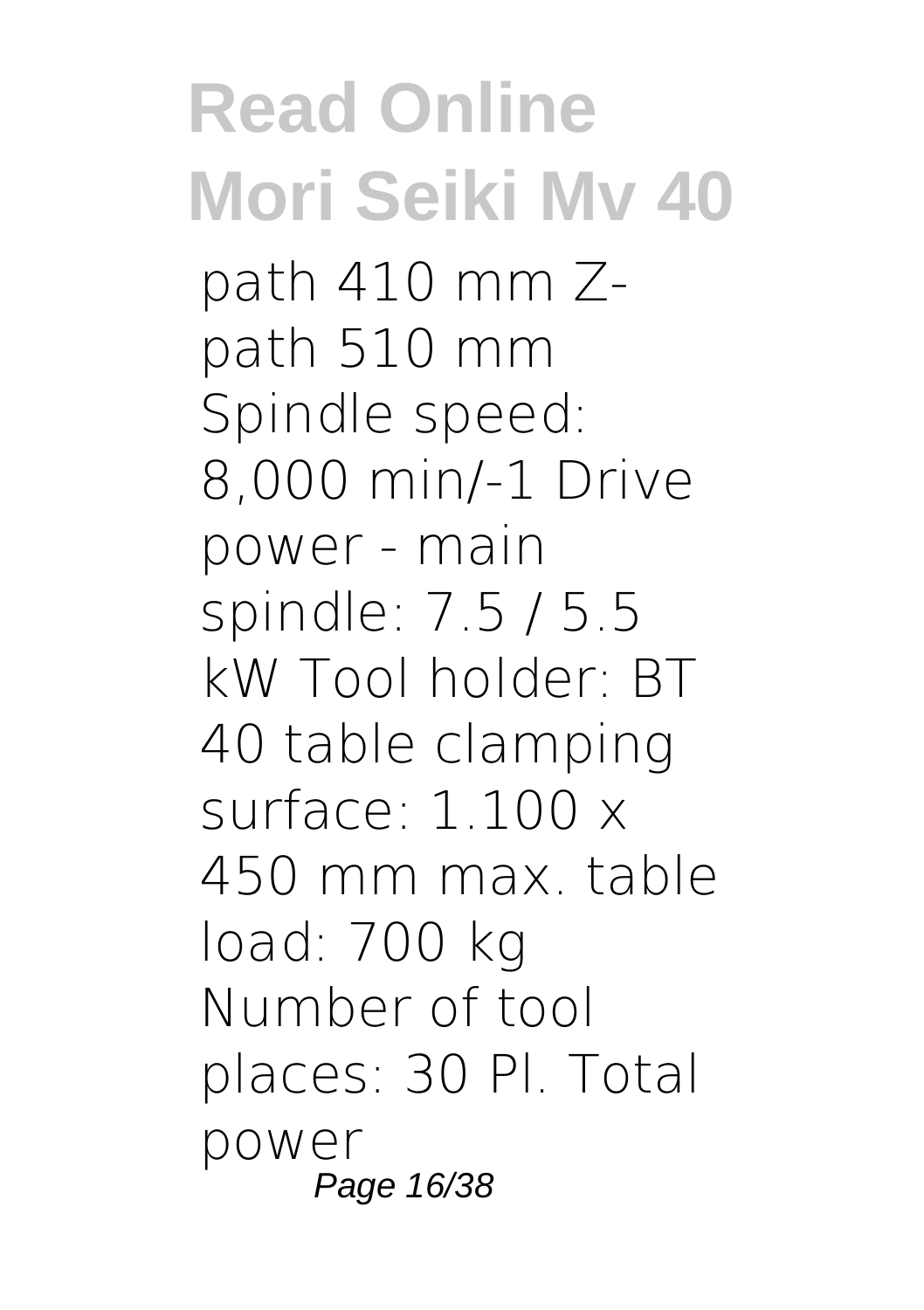requirement: 23 kVA Bm9gt79xjv Machine weight approx.: 6, t Space requirement approx.:  $4.0 \times 3.5 \times$ 2.9 m Tool changer defect !!! available from January 2021 !!.

Used Mori Seiki Mv 40 for sale - Page 17/38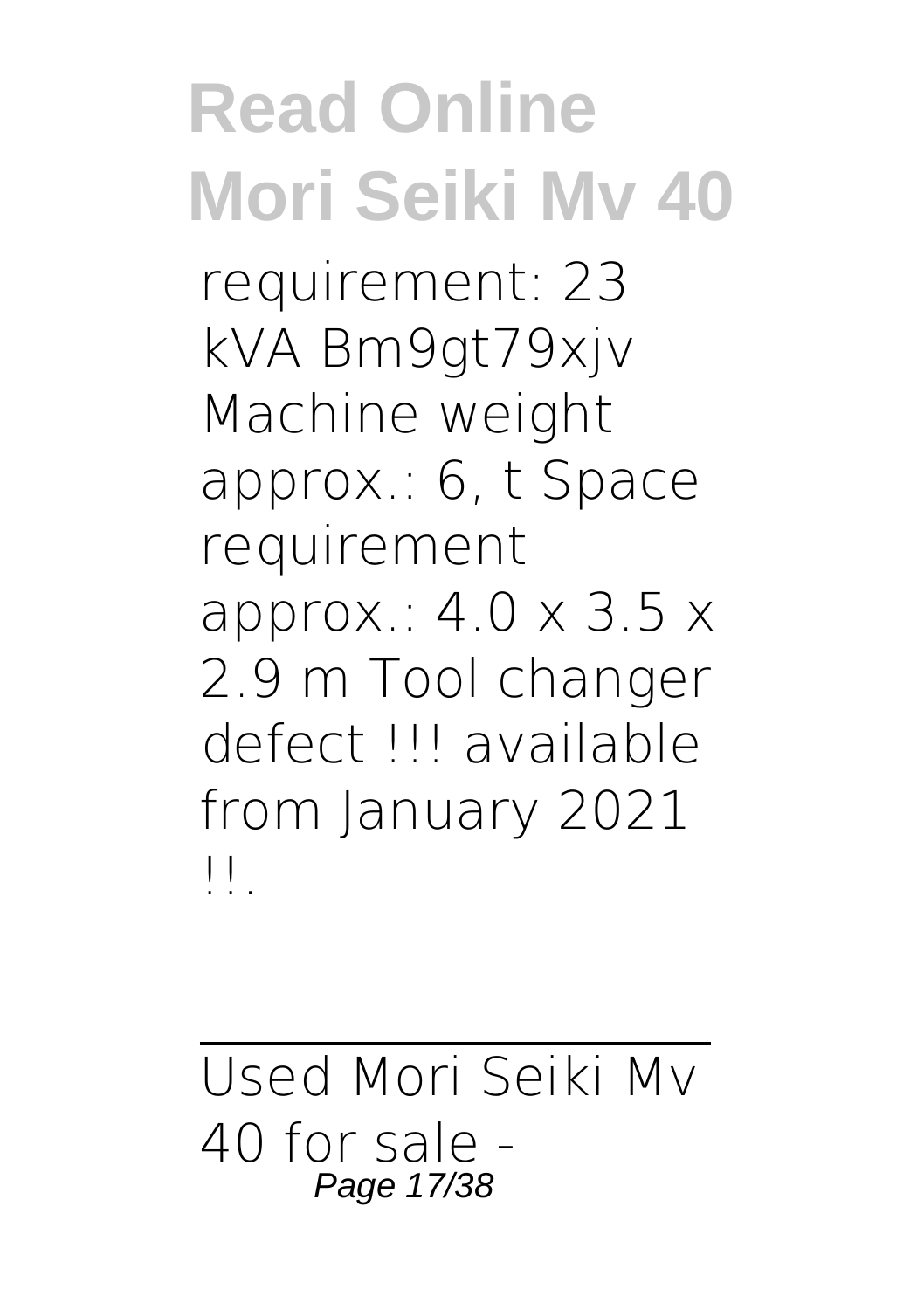Machineseeker MV-35/40: Brand: MORI SEIKI: Type: Vertical Machining Centers: Control: Fanuc 6M CNC: X: 30 inch: Y: 13.8 inch:  $Z: 17.7$  inch: ATC: 20: Power: 10 HP: TableW: 43.3  $inch:$  TableL: 13.8 inch: Taper: BT-40: Axis: 3: RPM: 6,000 RPM: Weight: Page 18/38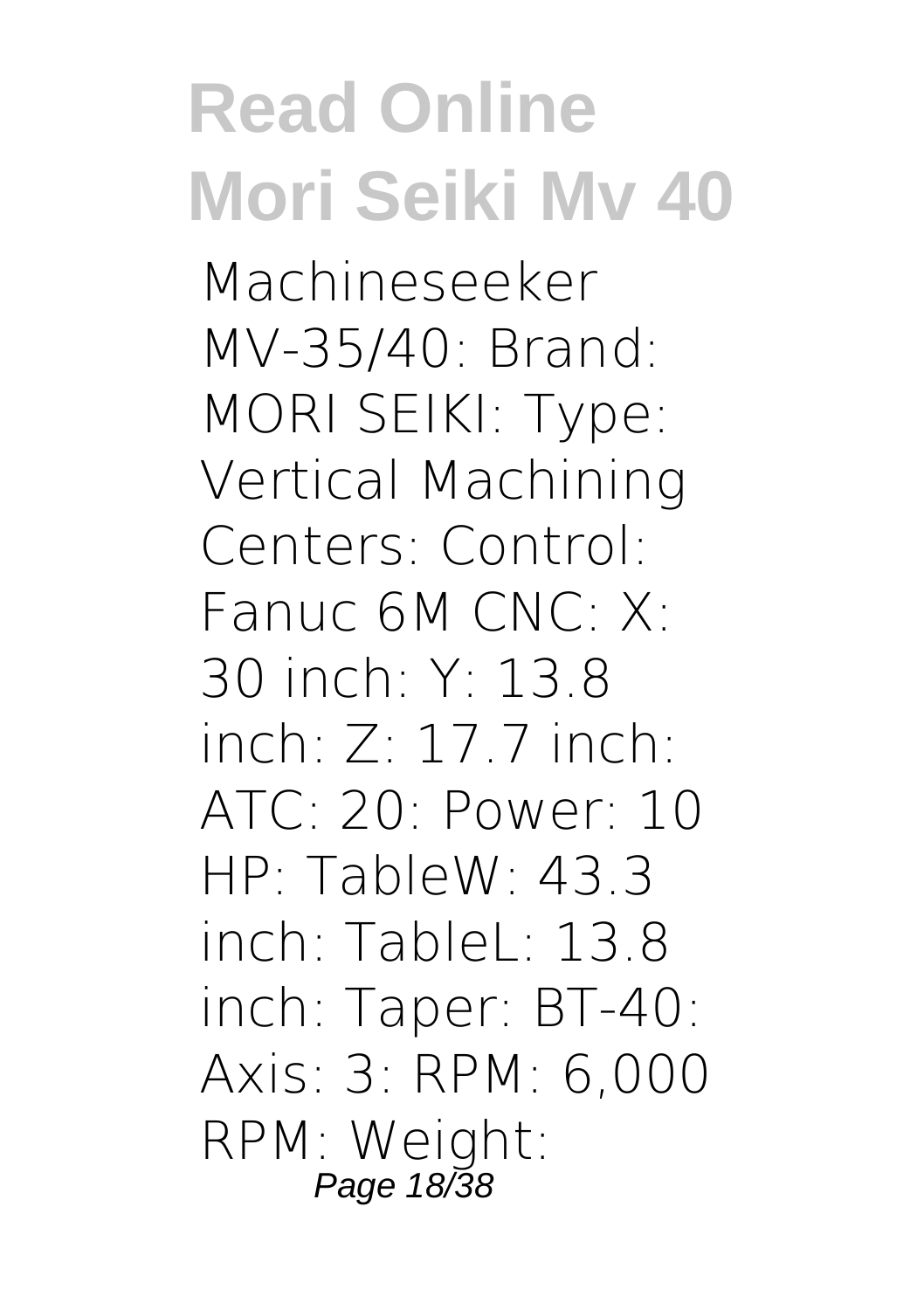### **Read Online Mori Seiki Mv 40** 14,100 Lbs: Length: 141 inch: Width: 117 inch: Height: 116 inch: catalogid: 59: mfg: MORI SEIKI: mpn: MV-35/40: title: Mori Seiki MV-35/40 Vertical Machining Center: joinSig

Mori Seiki Page 19/38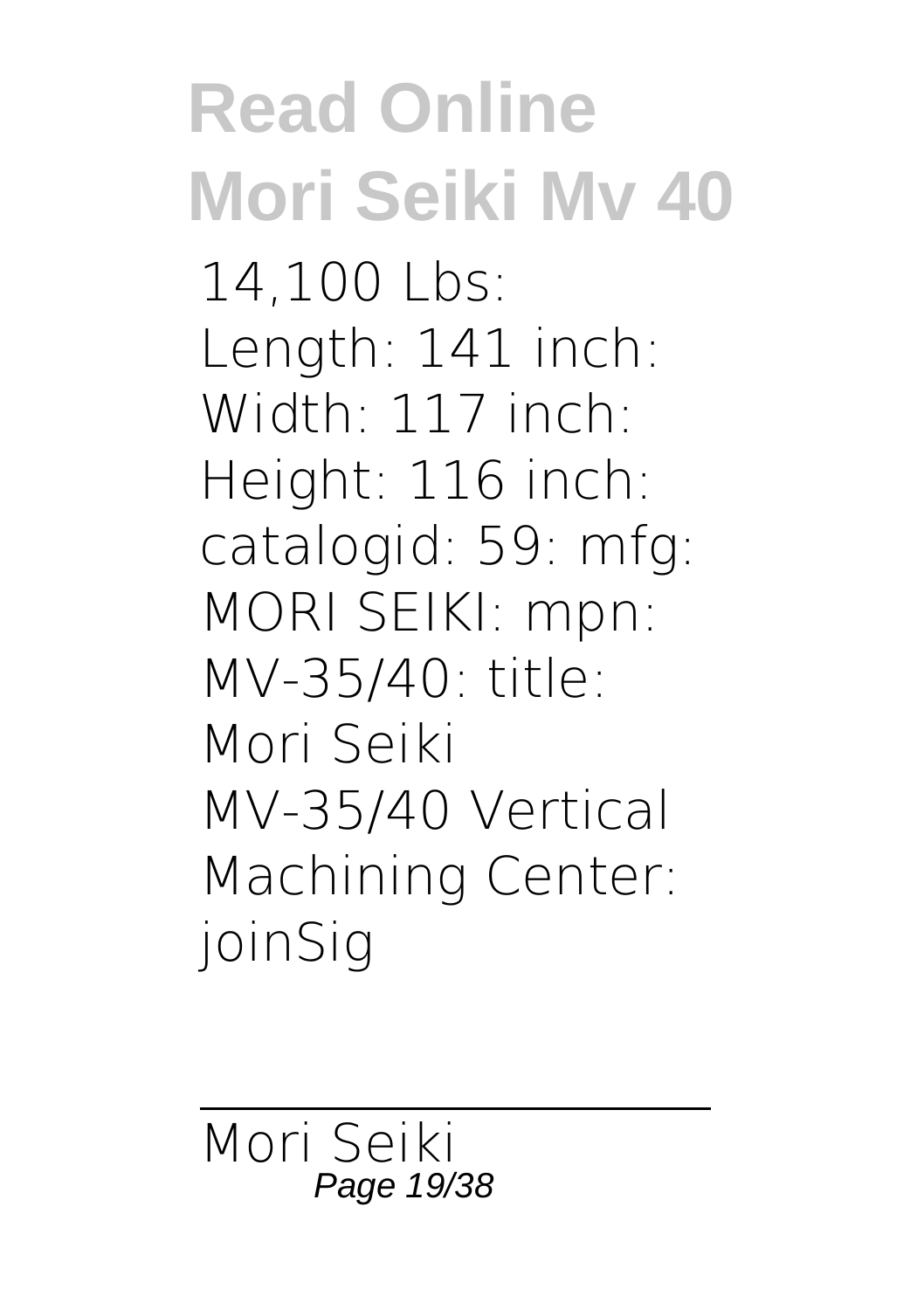**Read Online Mori Seiki Mv 40** MV-35/40 Vertical Machining Center MV-45/40: Brand: MORI SEIKI: Type: Vertical Machining Centers: Control: CNC (FANUC 11M) X: 31.5 inch: Y: 18 inch:  $7 \cdot 20$  inch: Power:  $5.5$  HP: RPM: 6,000 RPM: ATC: 20: TableW: 18 inch: TableL:  $44$ inch: Taper: Page 20/38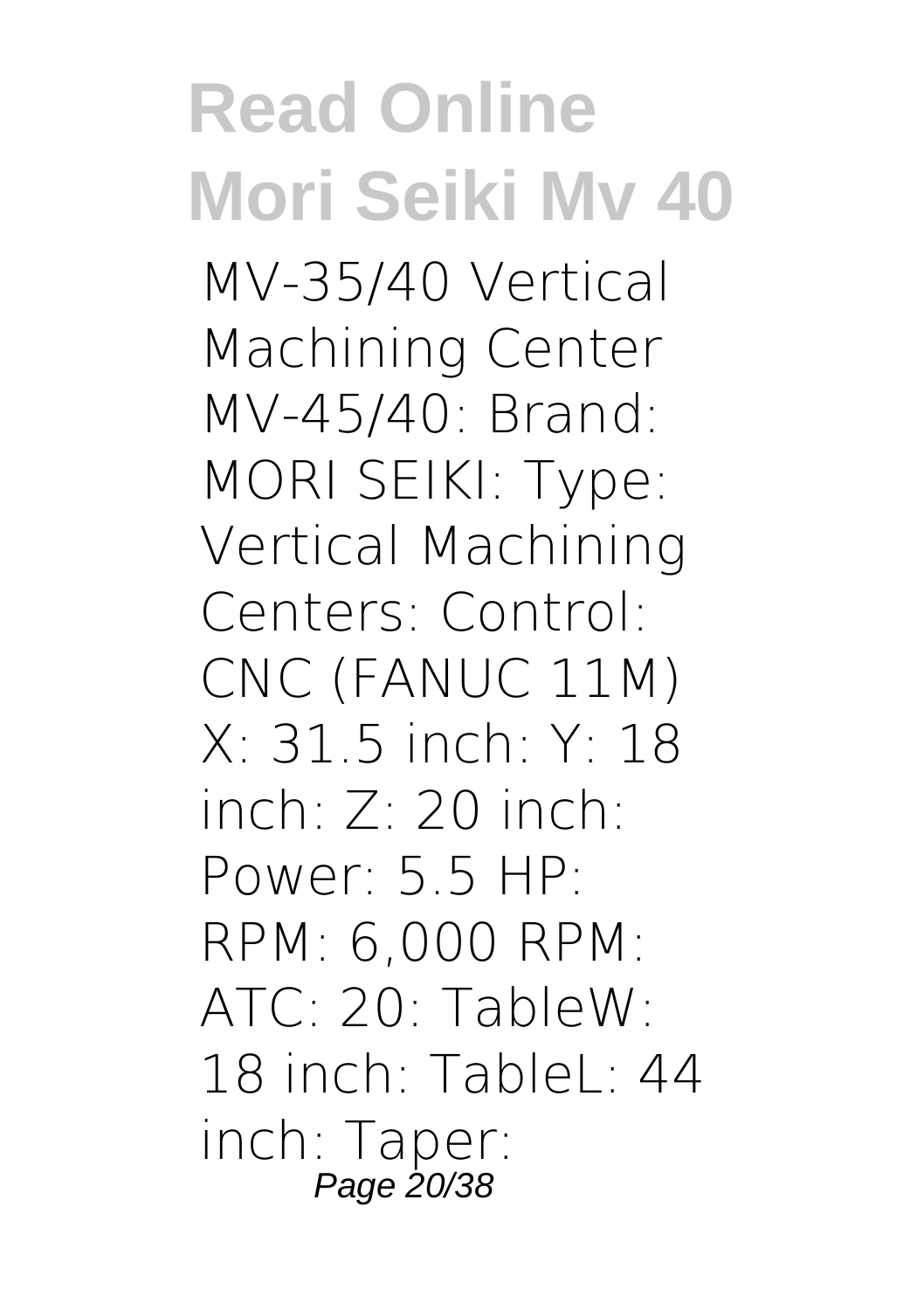### **Read Online Mori Seiki Mv 40**  $CAT-40$   $Axis. 3$ Weight: 17,000 lbs. Length: 128 inch: Width: 117 inch: Height: 110 inch: catalogid: 62: mfg: MORI SEIKI: mpn: MV-45/40: title: Mori Seiki MV-45/40 Vertical Machining Center: joinSig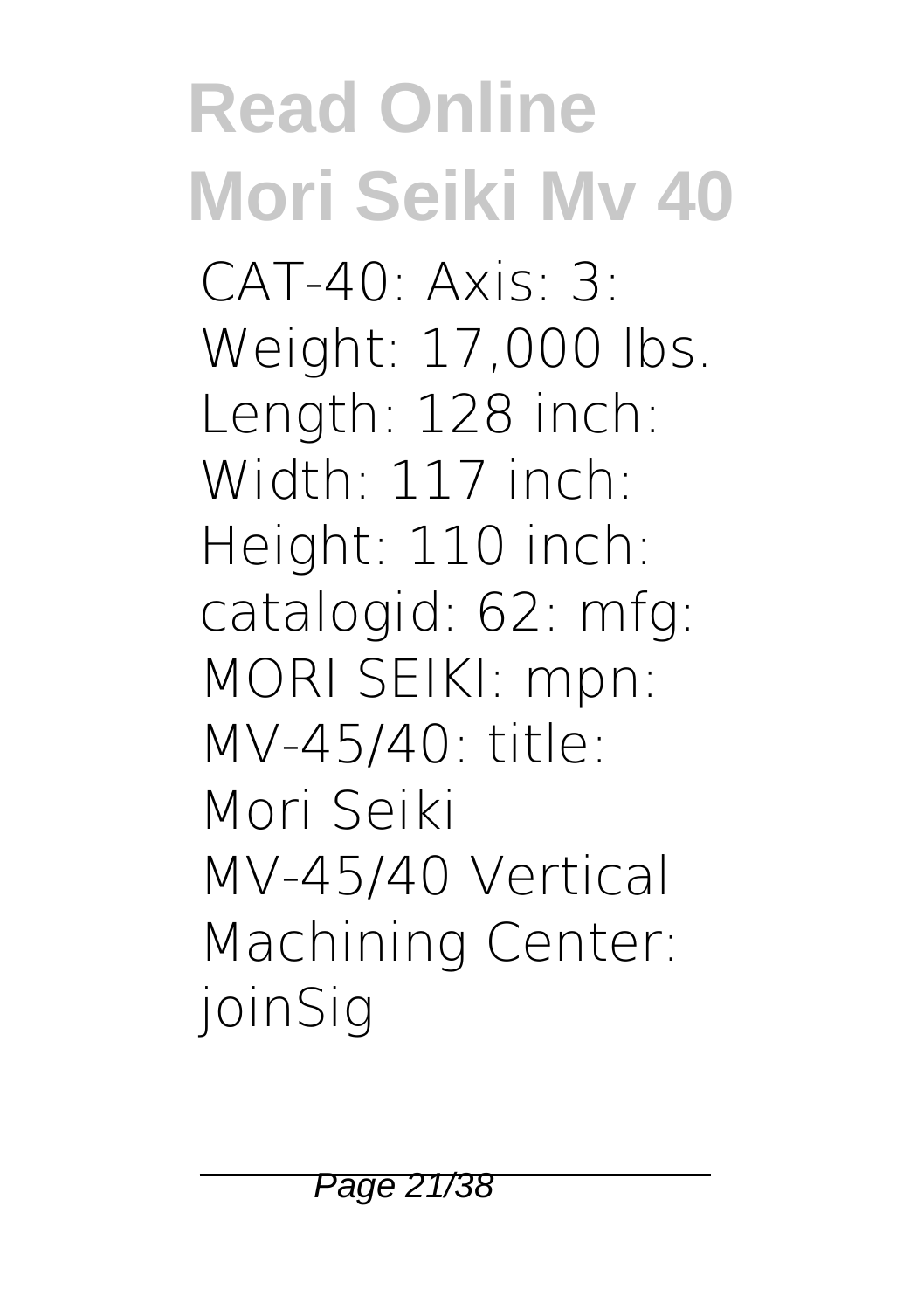Mori Seiki MV-45/40 Vertical Machining Center Mori-Seiki MV-40 | CNC Vertical Machining Center. Specification from OEM Brochure (All details should be confirmed by buyer) Equipped With: Fanuc 10M Control Oil-Matic automatic oil Page 22/38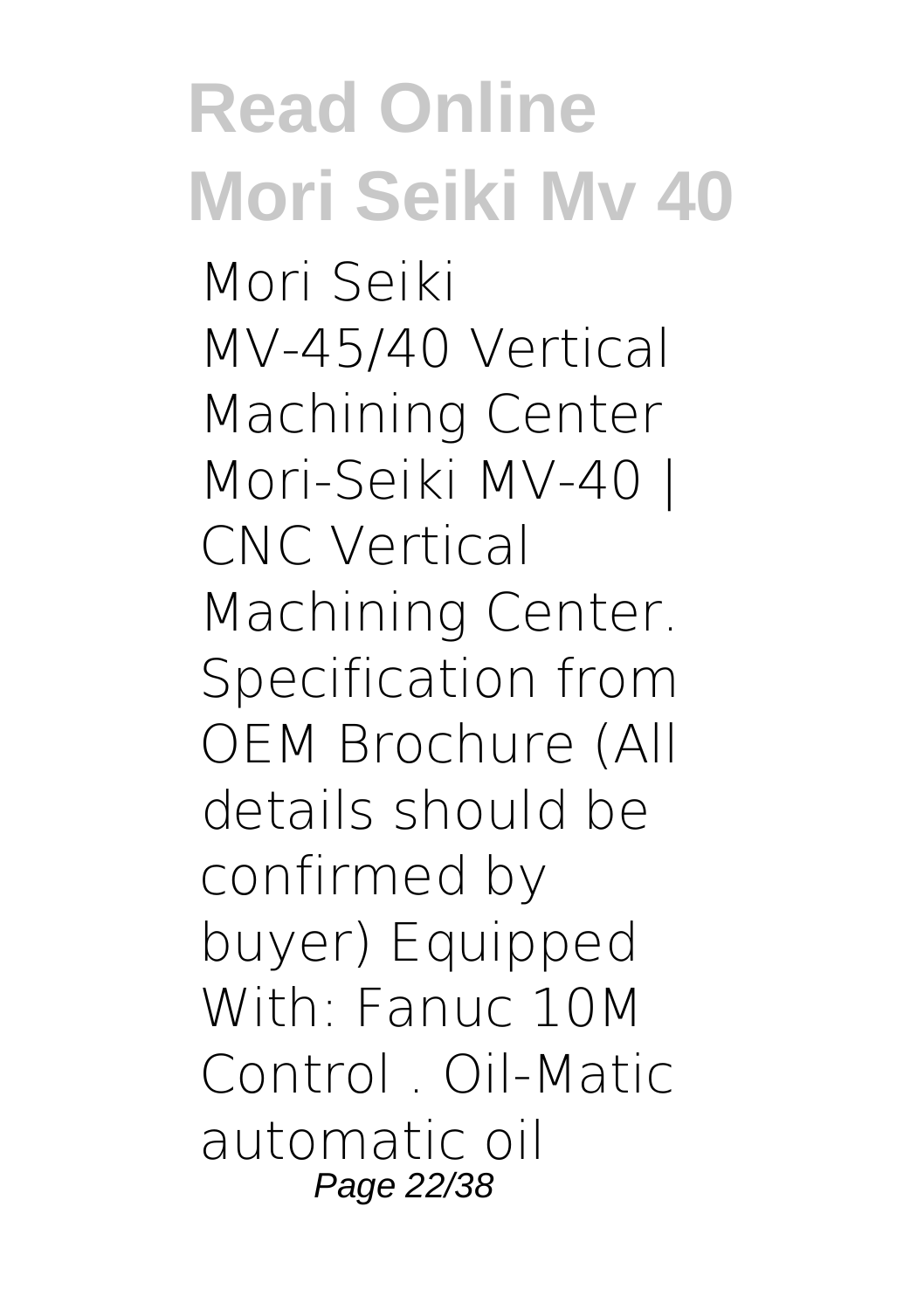tempature regulator. Travels. X Travel (Longitudi nal).....22" Y Travel (Cross).....16"

Mori-Seiki MV-40 | Vertical CNC Machining Center | eBay Mori Seiki MV-40 M CNC Mill. Frequency: ----- 60 Page 23/38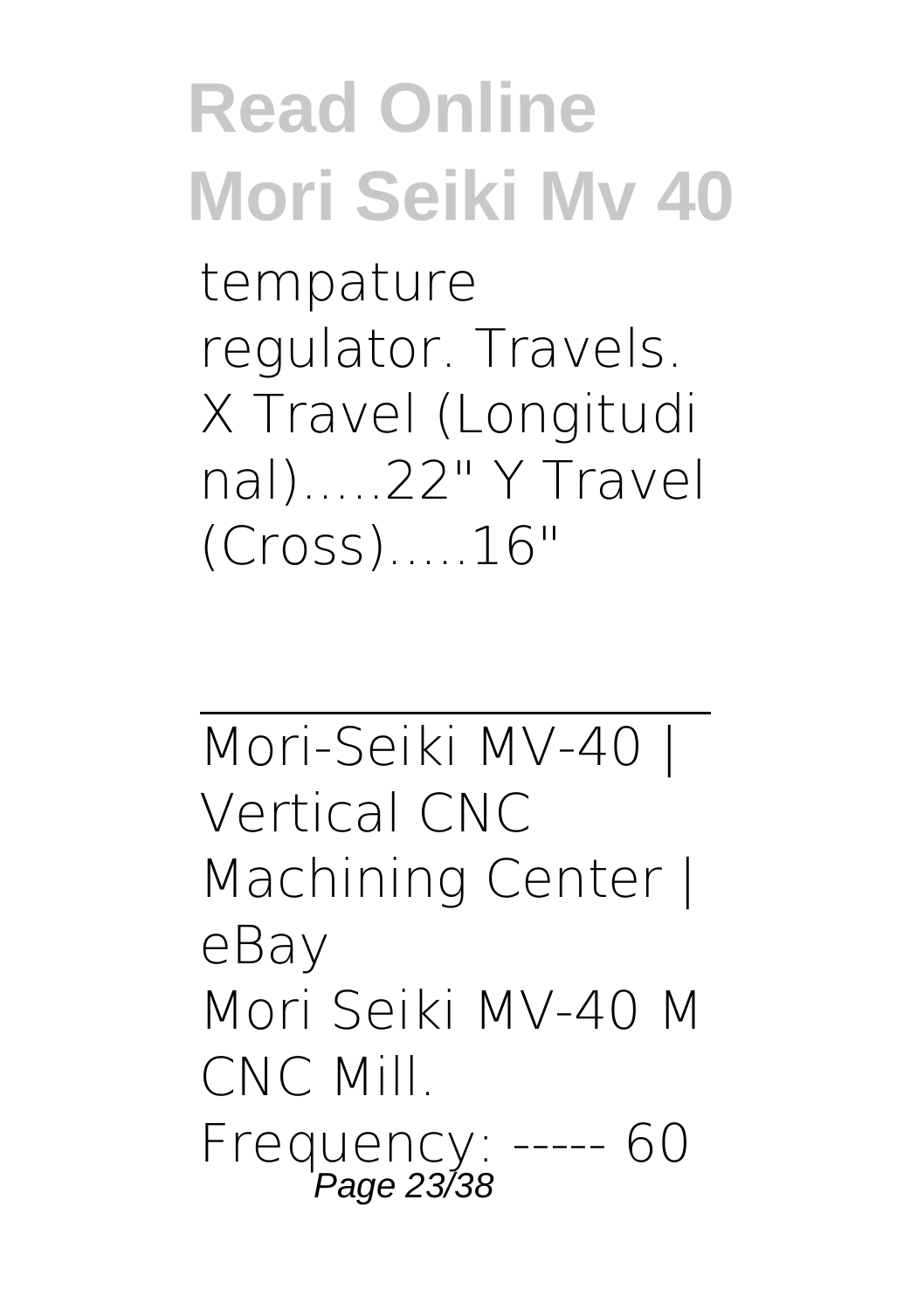### **Read Online Mori Seiki Mv 40** Hz. X-Travel: ----- 22 in. Z-Travel: ----- 18 in.

Mori Seiki MV-40 M | eBay Mori Seiki MV-35/40 vertical machining center. Offered for sale by Jim Graff, Graff Machine Tools. Email: sales@graff Page 24/38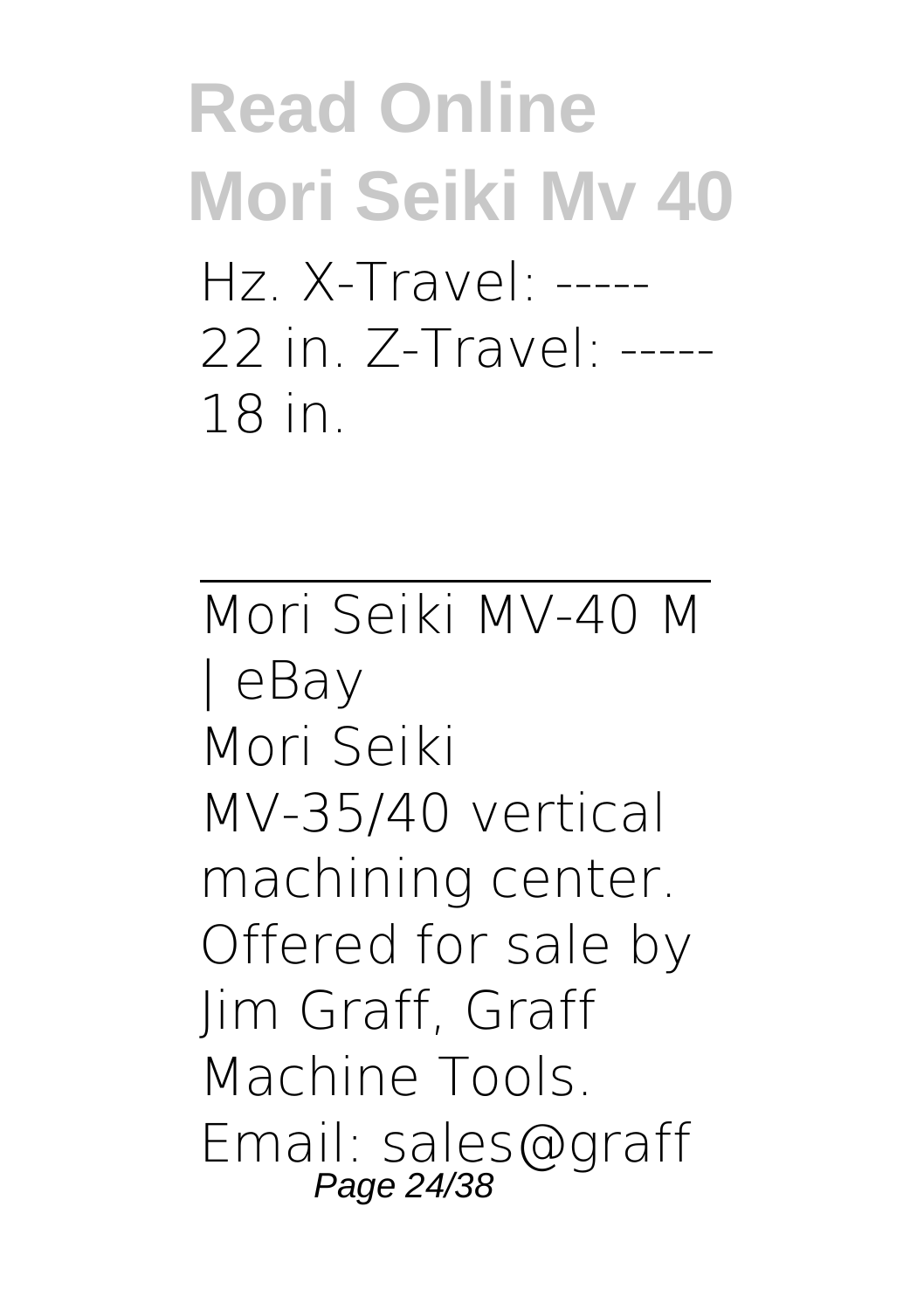### **Read Online Mori Seiki Mv 40** machine.com. Phone: 708-217-2476.

Mori Seiki MV-35/40 vertical machining center - YouTube Pre-owned MORI SEIKI MV40 1999 Vertical Machining Center for only \$26,500. This Page 25/38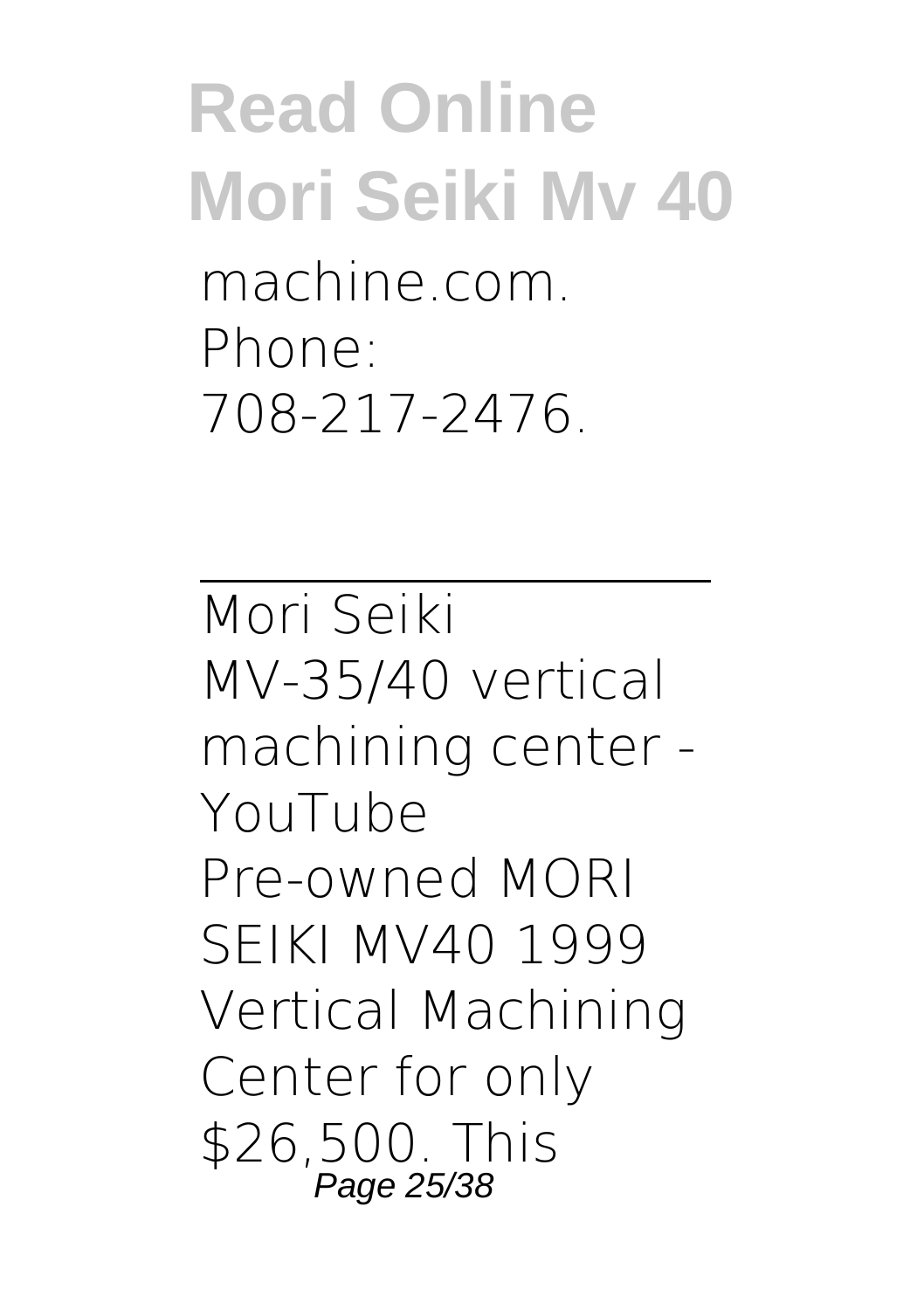**Read Online Mori Seiki Mv 40** Vertical Machining Center has average cutting time and is equipped with a Fanuc MSC-500 CNC Control control. This CNC Machine is currently located in GA. This MORI SEIKI Vertical Machining Center is the only one in stock and Page 26/38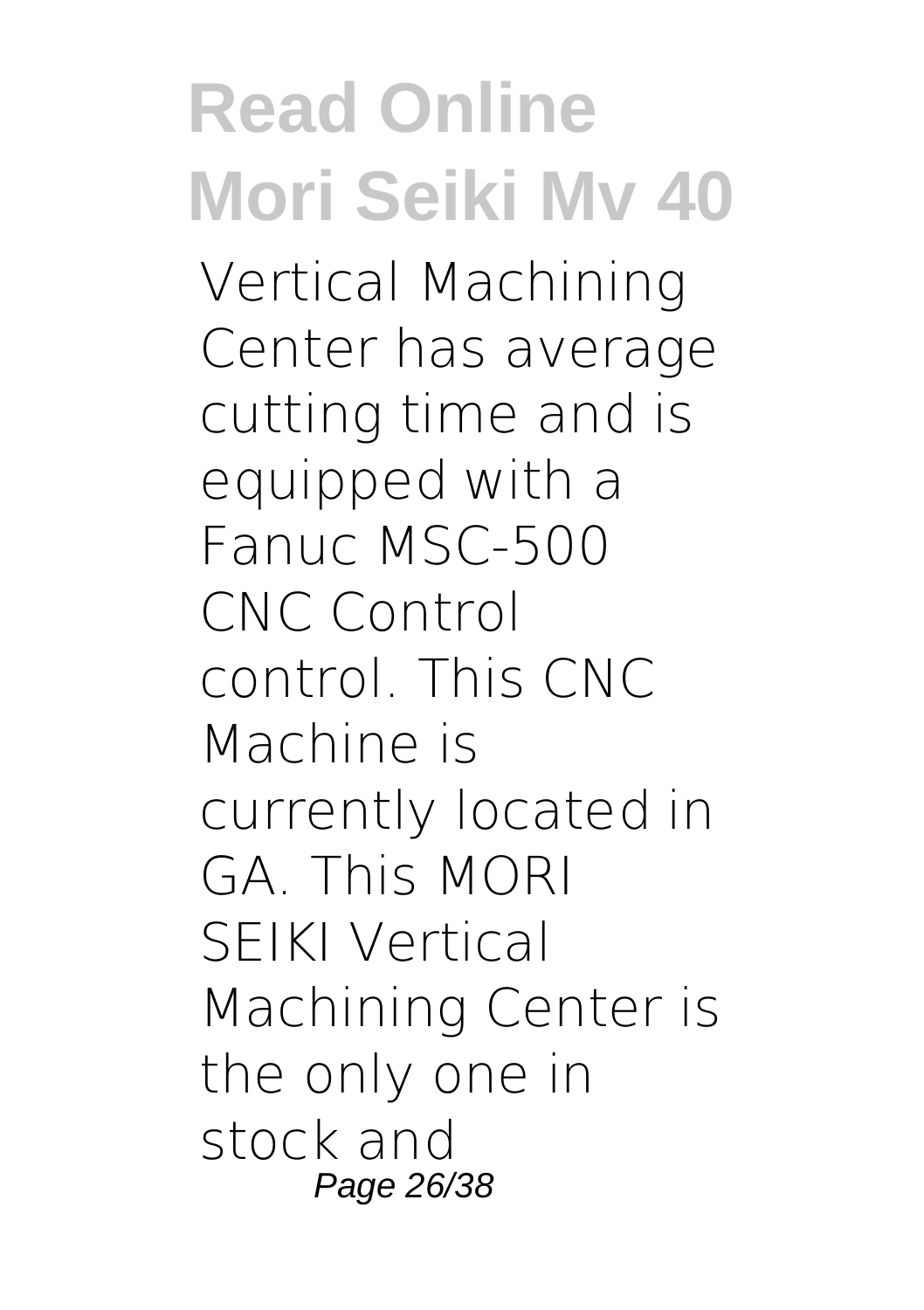Used MORI SEIKI MV40 Vertical Machining Center 4179 Instruction Manual and User Guide for Mori Seiki. We have 24 Mori Seiki manuals for free PDF download. Mori Seiki Manuals CNC Programming, Page 27/38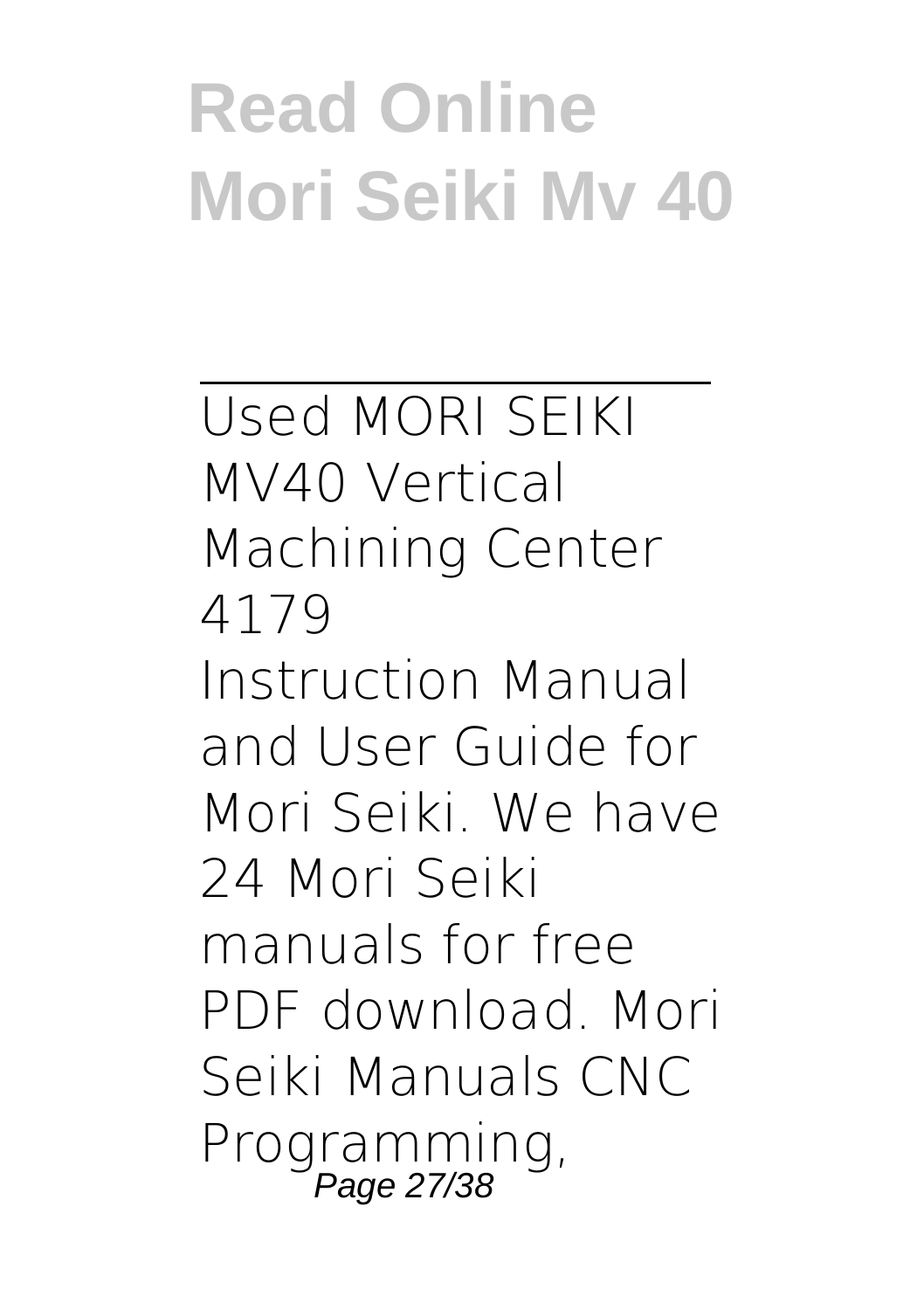Operating & Maintenance Manuals. Mori Seiki; Advertisement. Haas Mori ATC 38 Installation Maintenance Manual. Lyndex-Nikken DMG Mori Seiki NLX4000 High Torque Live Tools Catalog.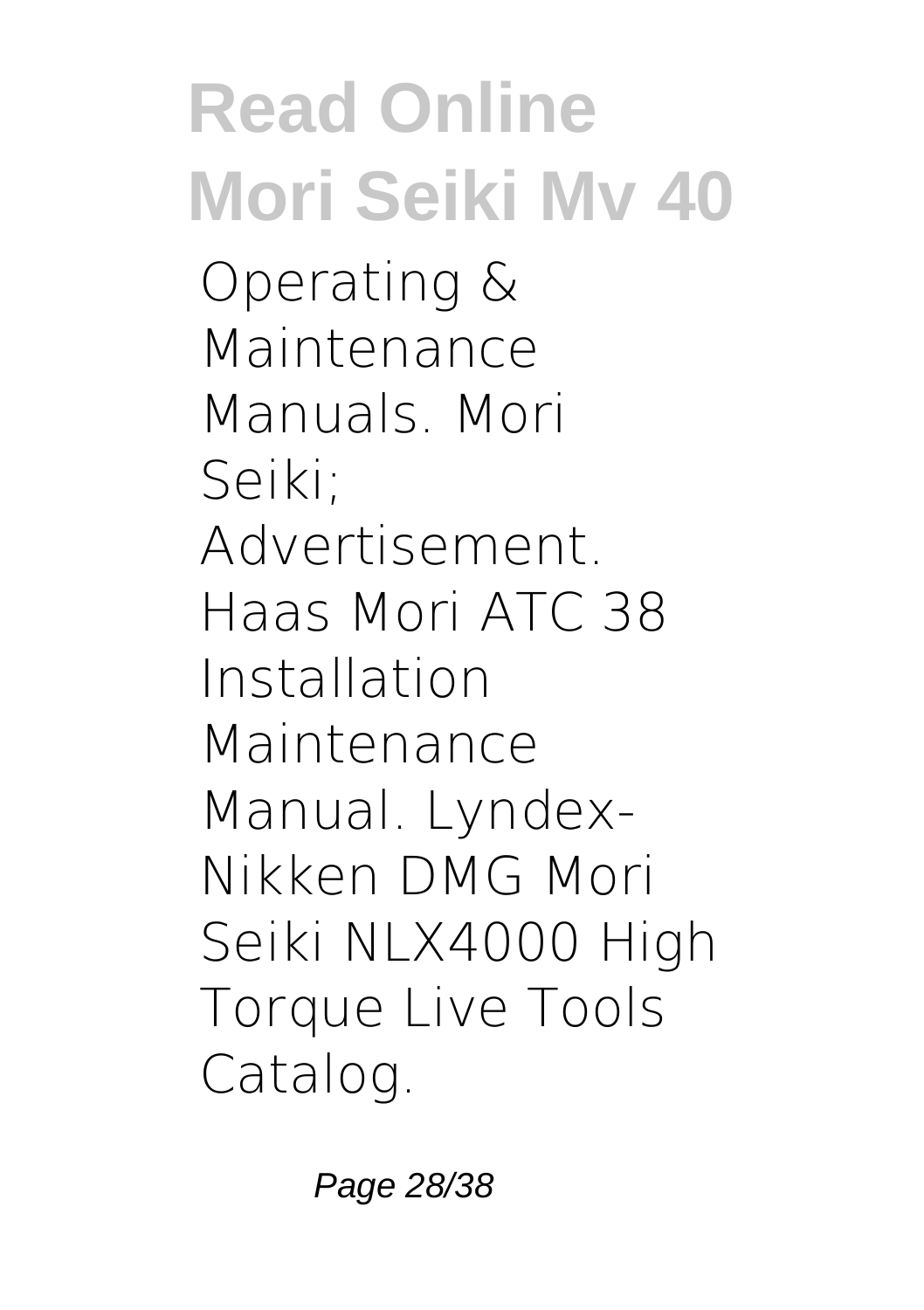Mori Seiki Manuals User Guides - CNC Manual MORI SEIKE MV 40 - Duration: 2:11. Dennis Häfker 4,147 views. ... Mori Seiki Mv Junior CNC Machining Center Fanuc Control - Duration: 3:43. GTH Used Machinery Page 29/38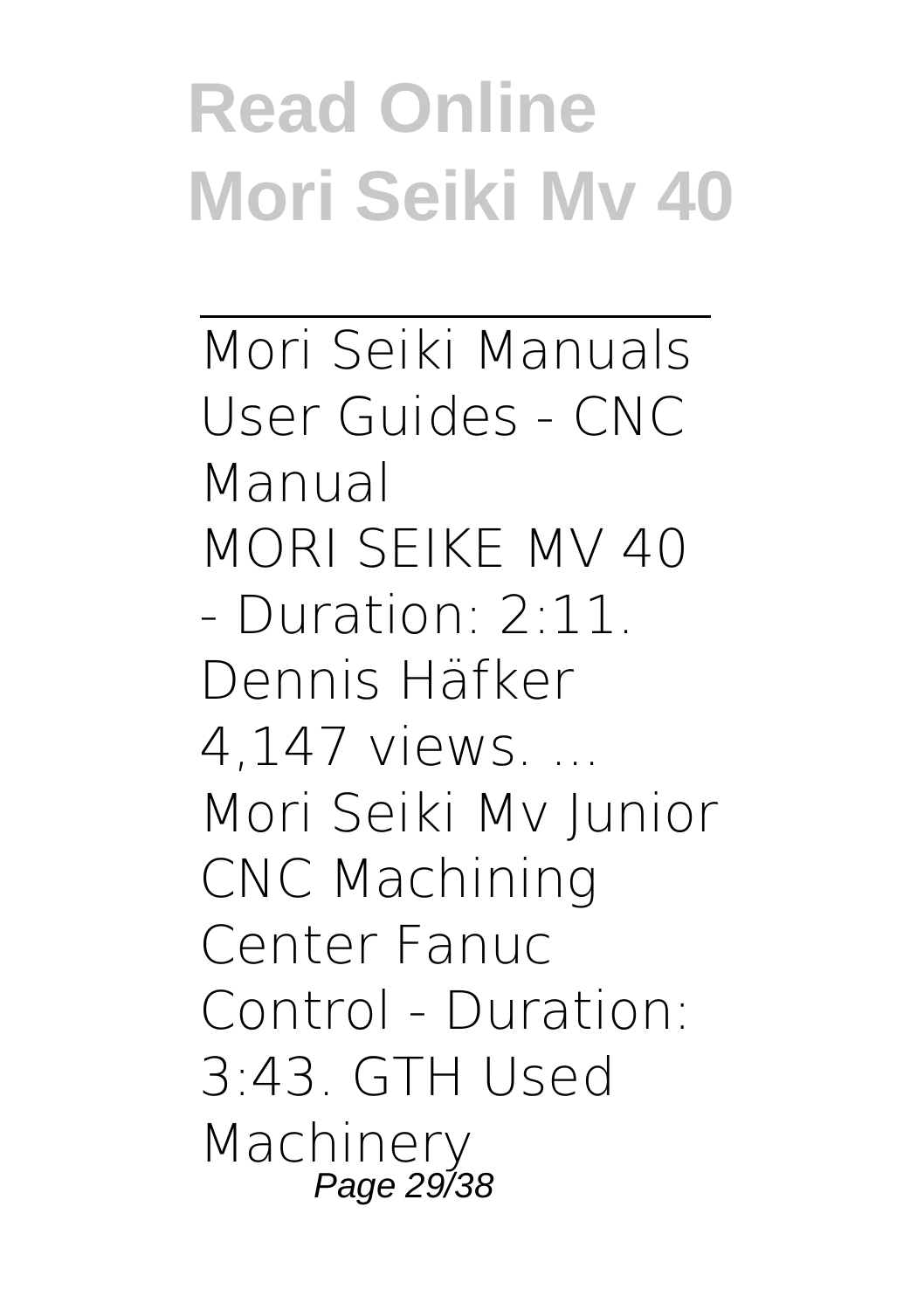### **Read Online Mori Seiki Mv 40** International Inc 1,226 views.

18755 MORI SEIKI MV 40 M Mori Seiki MV-40M 3 axis. Milling Vertical machining center. Brand: Mori Seiki. Model: MV-40M. Year: 1998. Serial: 4625. Ask Price. Page 30/38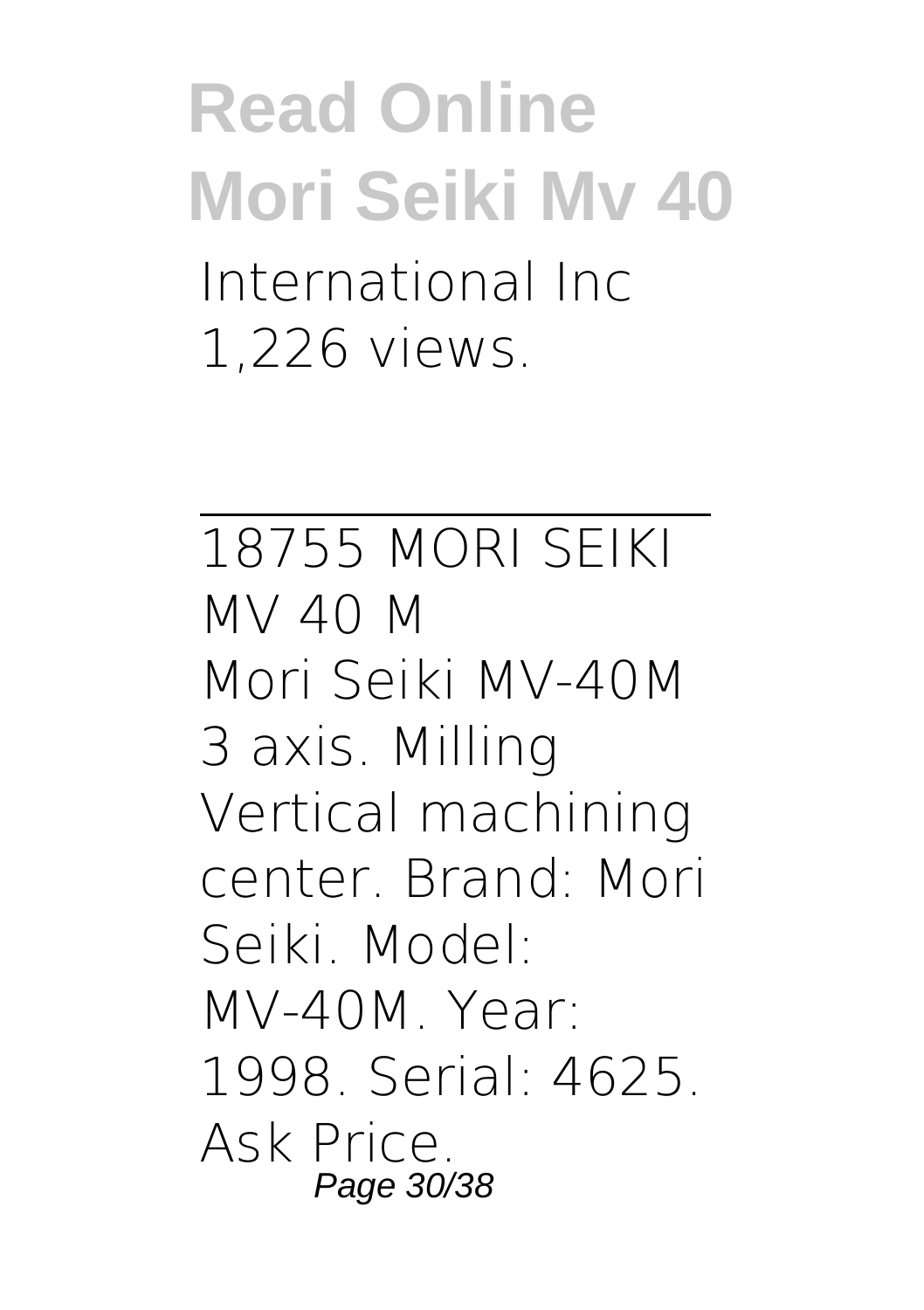### **Read Online Mori Seiki Mv 40** Caracteristics & Equipment. Caracteristics - Number of axes : 4 MILLING SPINDLE - Tool holder type : BT40 - Spindle power : 7,5 [kW] - Spindle speeds : 8000 [rpm] LINEAR AXES

Vertical machining Page 31/38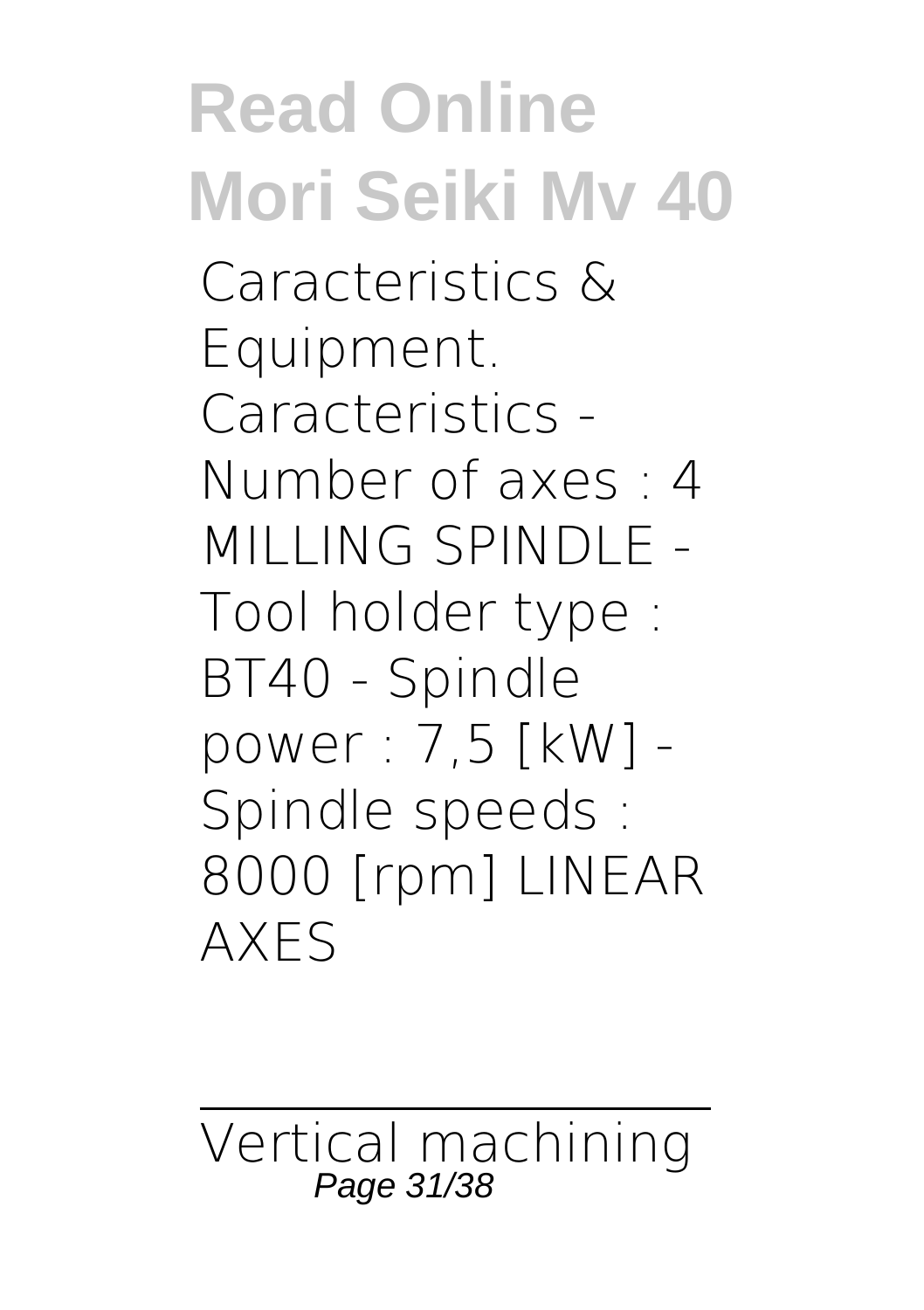center Mori Seiki MV-40M 3 axes  $(11610...$ 

Looking for a 2000 Mori Seiki MV-40E? Visit Protech to contact our team for a quote or more details. Browse our entire inventory of used CNC Machines.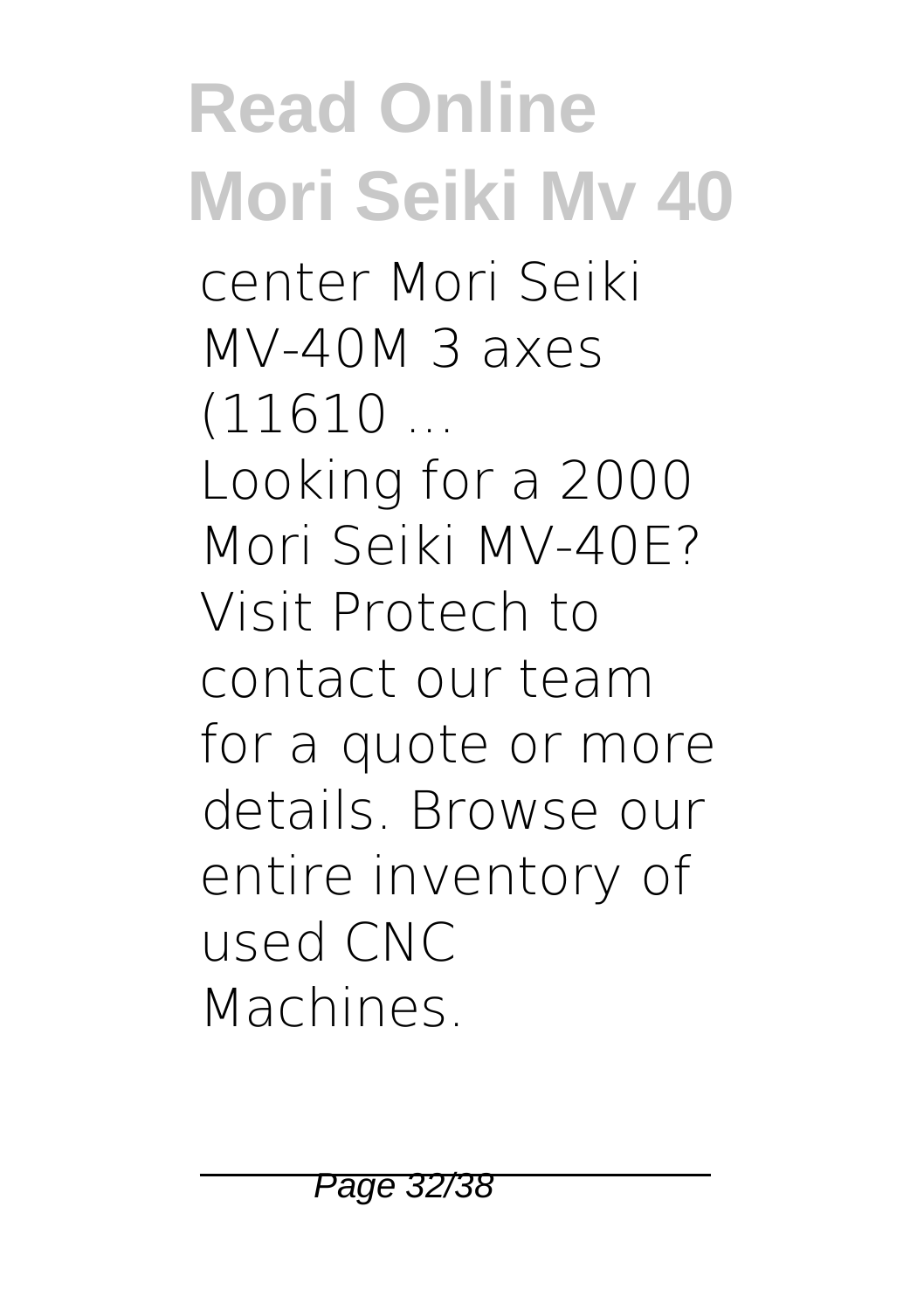**Read Online Mori Seiki Mv 40** 2000 Mori Seiki MV-40E | Protech Machine Tool Sales Make MORI SEIKI Type MV 40 A Year 1989 Control Fanuc 10 M Storage location D-59302 Oelde Country of origin Japan Delivery time immediately Quotation ex site Technical Details x-Page 33/38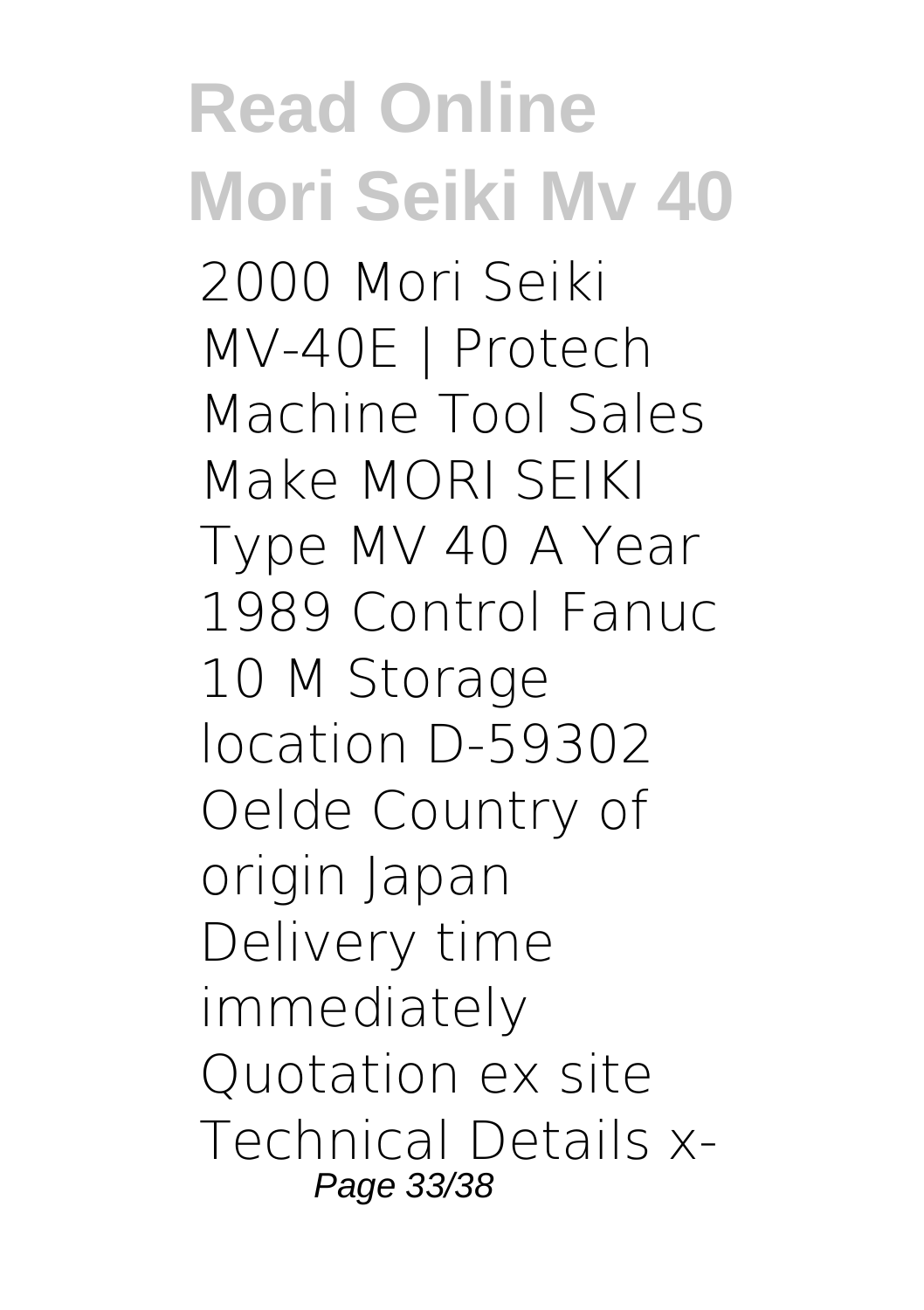### **Read Online Mori Seiki Mv 40** travel 600mm ytravel 410mm ztravel 510mm table-size 900 x 450mm control Fanuc 10 M spindle speed: 8000 drive capacity - spindle motor 7,5kW

MORI SEIKI - MV 40  $\Delta$ The early Mori's<br>Page 34/38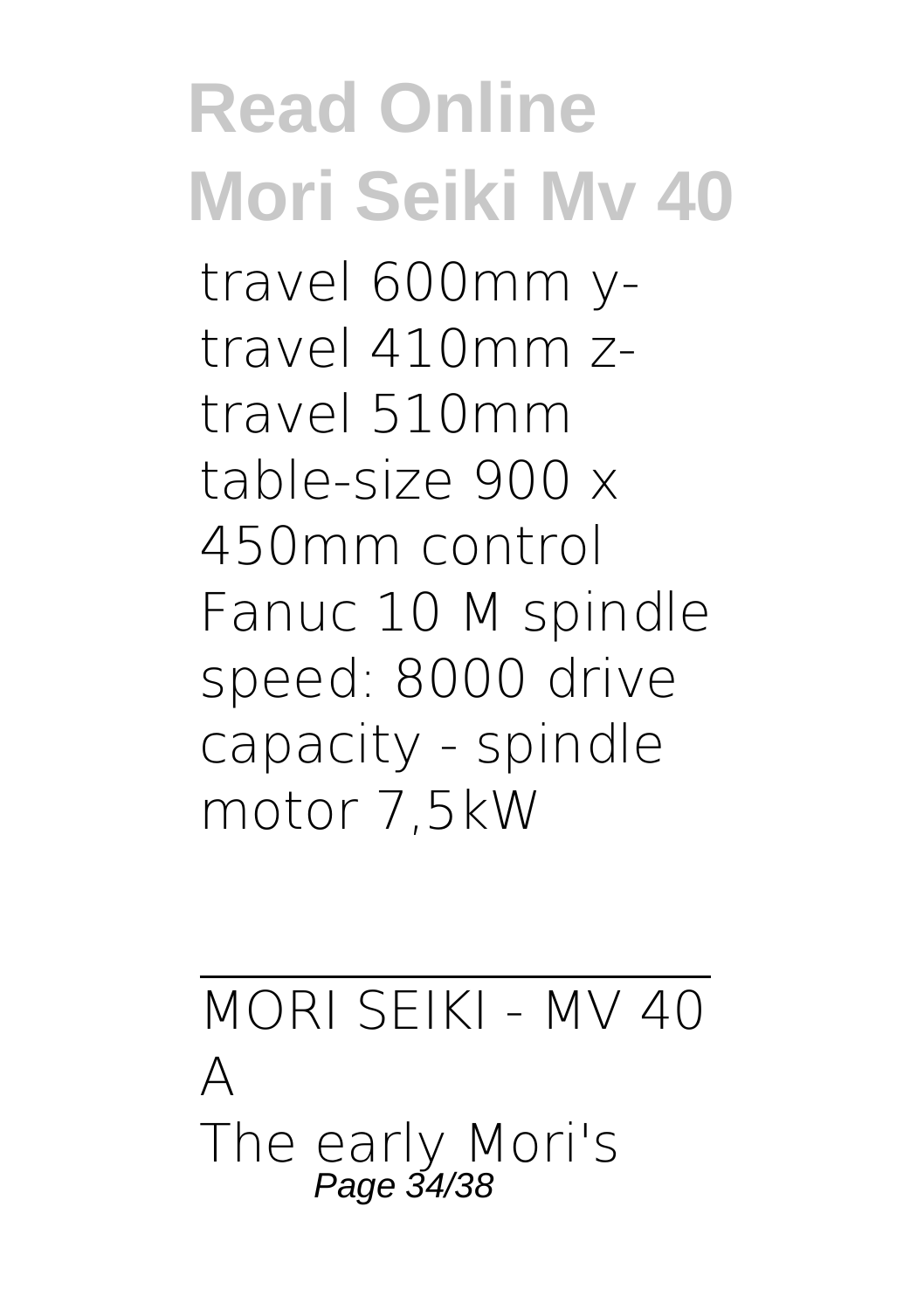**Read Online Mori Seiki Mv 40** had 2 types of tool changers, the MV Junior and MV 40 had a small AC motor that drove the ATC (this is the one with the main arm held on the shaft with locking rings and once the screws were loose, you did need to "shock" the main arm loose from the Page 35/38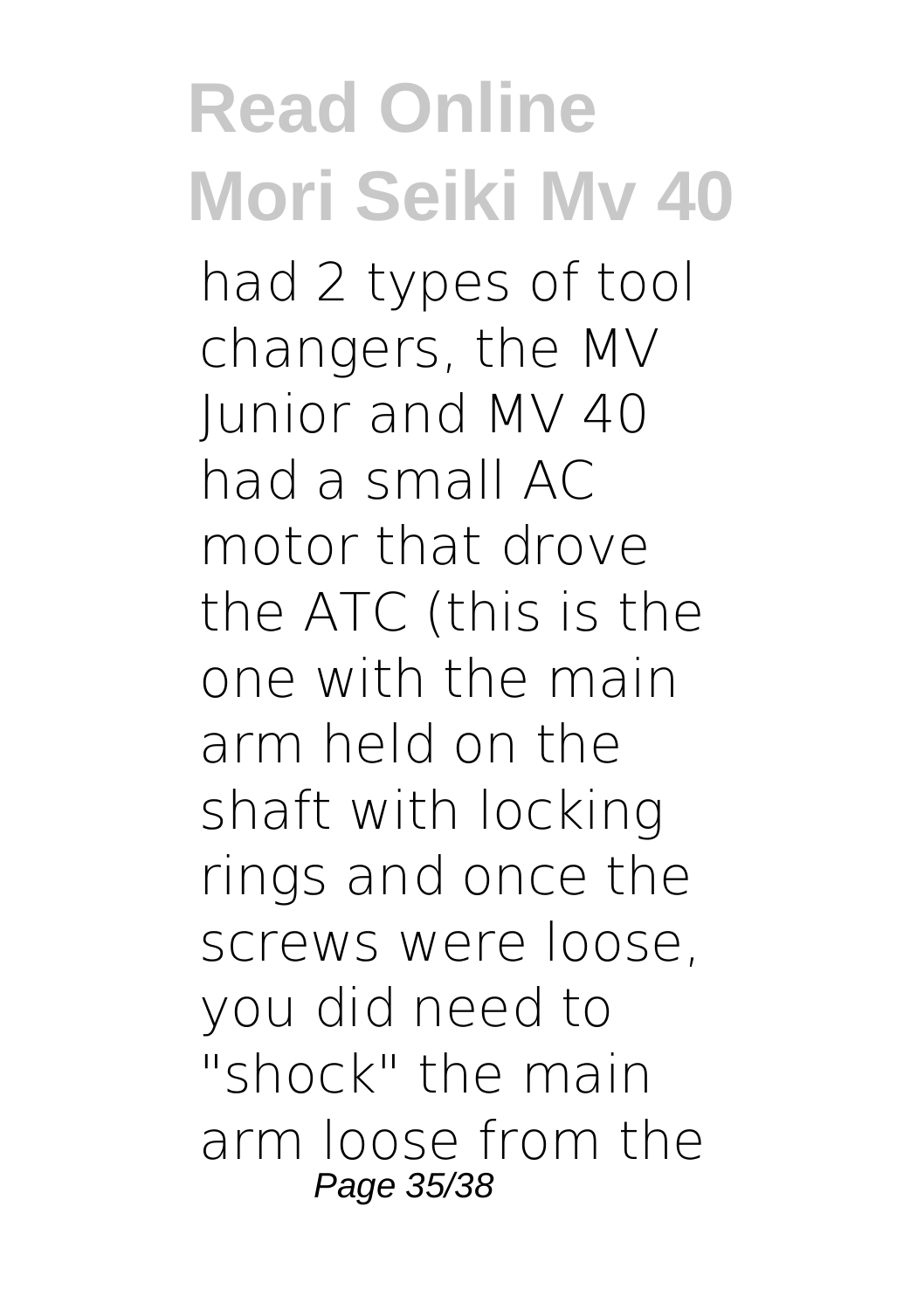### **Read Online Mori Seiki Mv 40** shaft), the MV35, MV45, etc. had a hydraulically driven ATC, NO MOTOR OF ANY KIND. and the main arm is "splined" to the shaft (no adjustment there).

Mori Seiki Mills > MV-45/40 tool change arm out of Page 36/38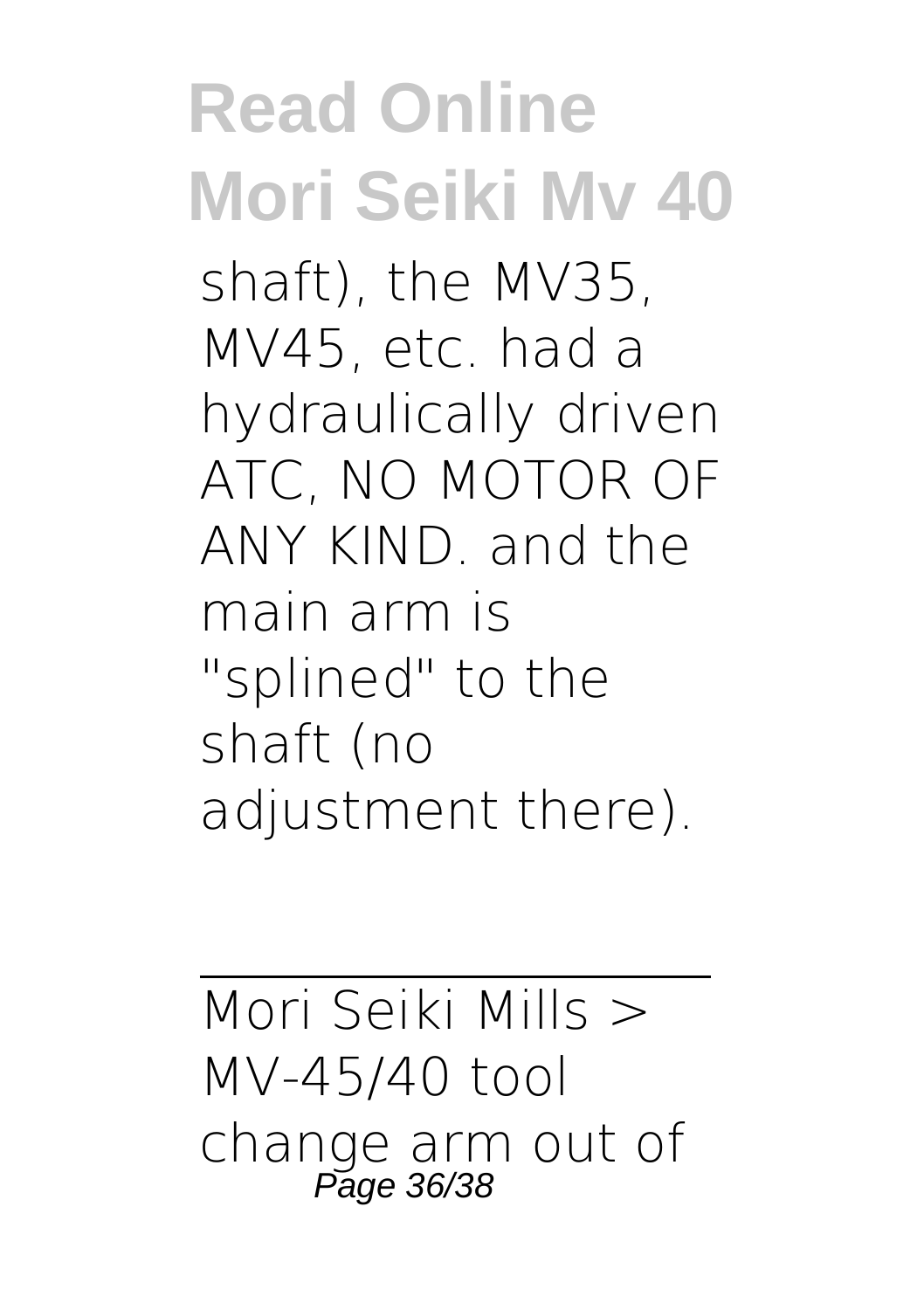... Fraiseuse cnc verticale Mori Seiki MV 45/40 Verified seller 1 / 6. Manufacturer: Mori Seiki: Model: MV 45/40: Year: Location: France: Category: Milling cnc vertical milling machines: Product id: P00814169: Price on request Page 37/38